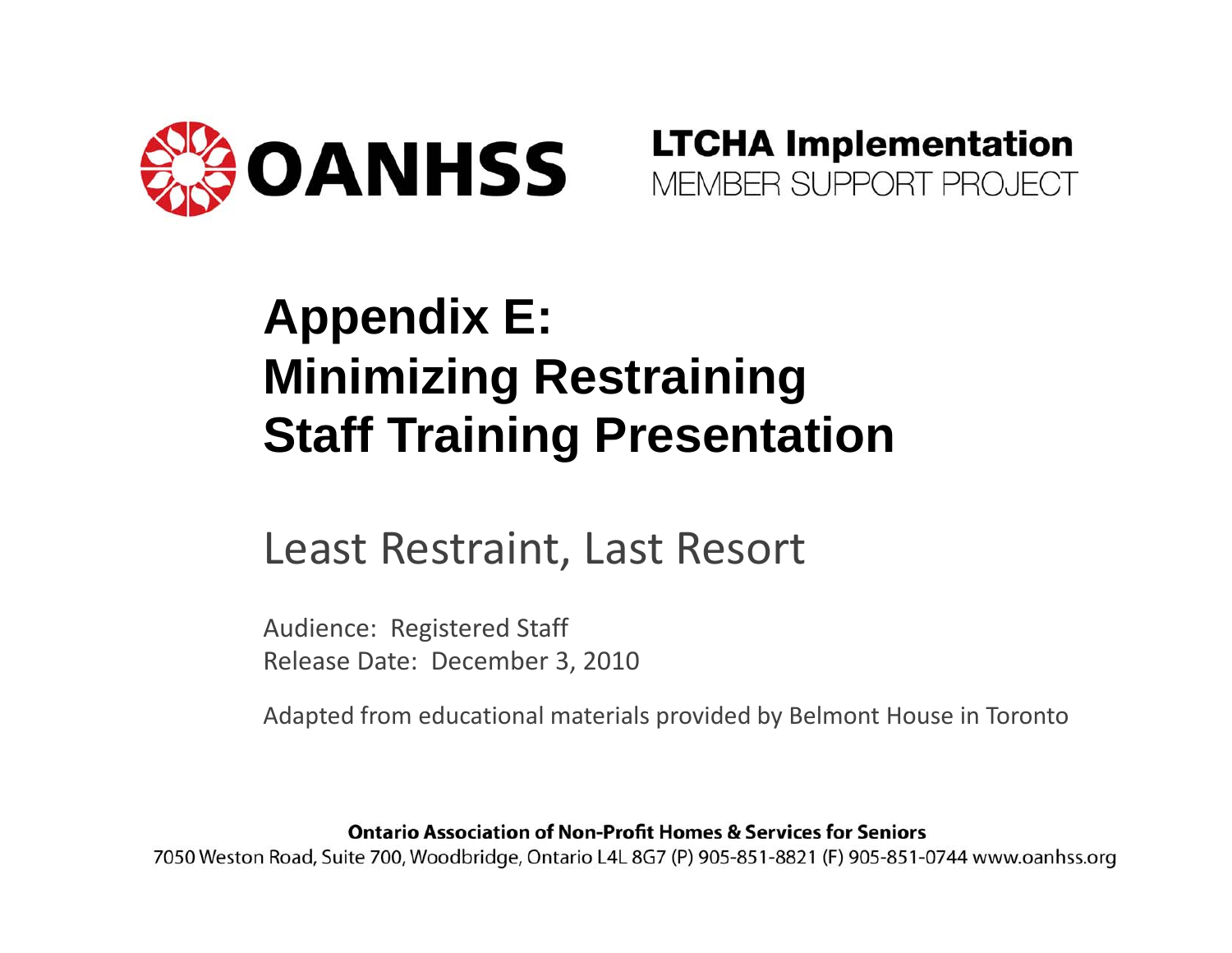## **Presentation Outline**

- •**•** Relevant Legislation & Regulations
- •Philosophy
- •Goal
- Definitions
- •Policy Highlights
- Prohibited Restraints
- General Principles
- Staff Responsibilities
- •Decision Tree
- $\bullet$ **• Personal Assistance Service Devices**

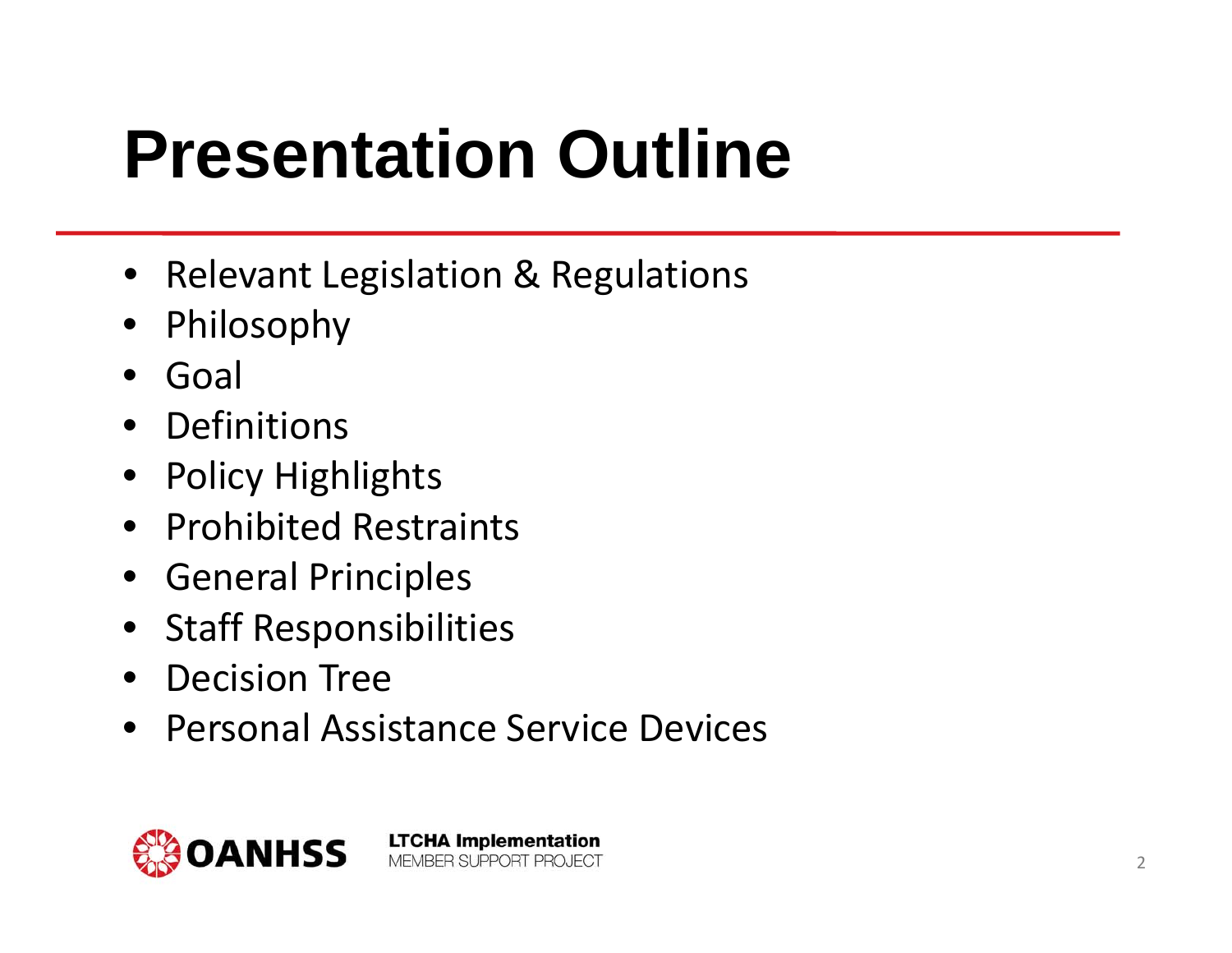## **Relevant Legislation & Regulations**

- *Long Term Care Homes Act* , 2007 and Regulation 79
- *Restraint Minimization Act,* 2001
- College of Nurses of Ontario
- *Health Care Consent Act,* 1996

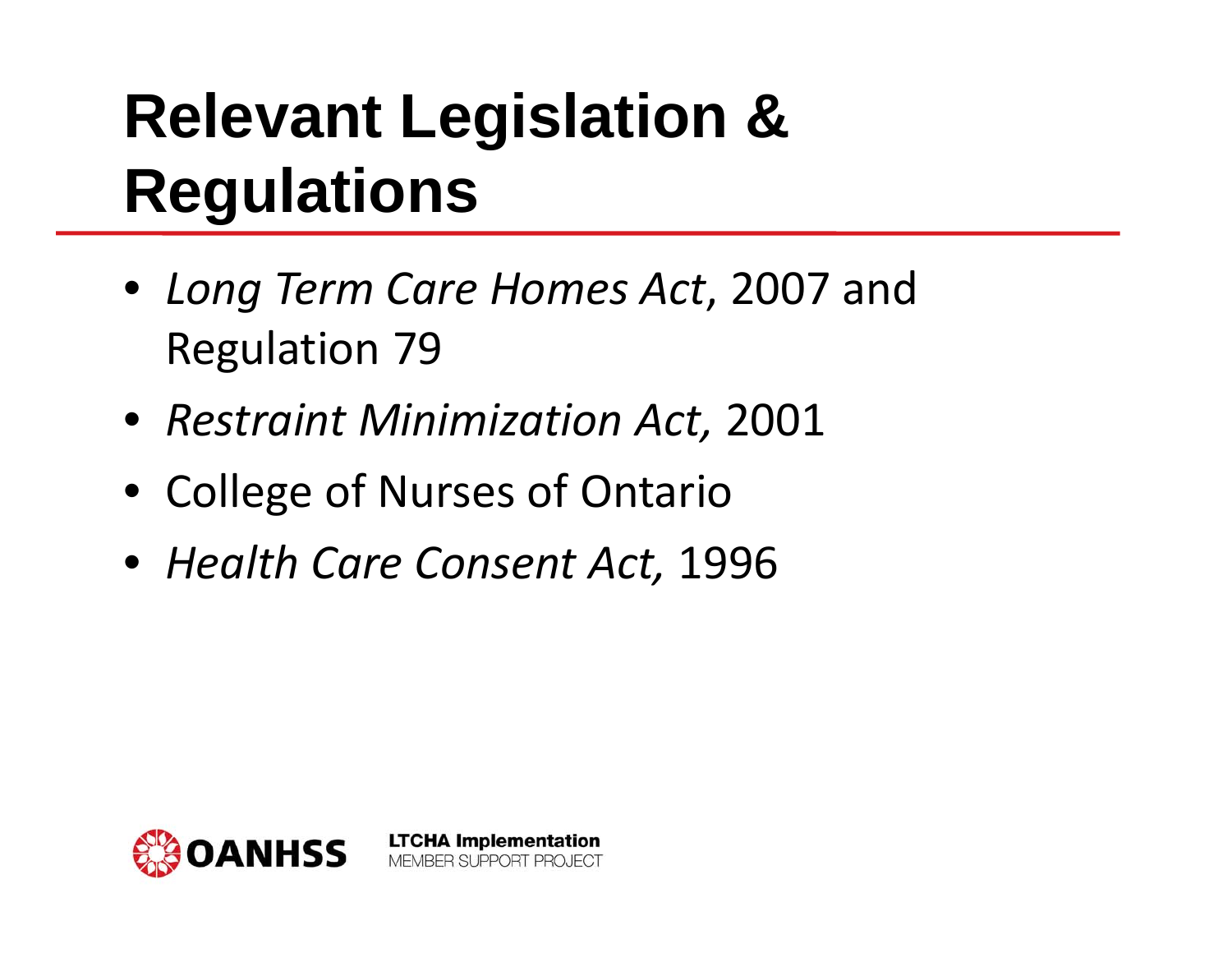# **Philosophy**

- Belief in providing reasonable care to ensure quality of life, optimal functional level in a safe manner
- Belief that each resident has a right to independence, dignity and individual freedom in his or her surroundings
- Belief in residents' right to risk

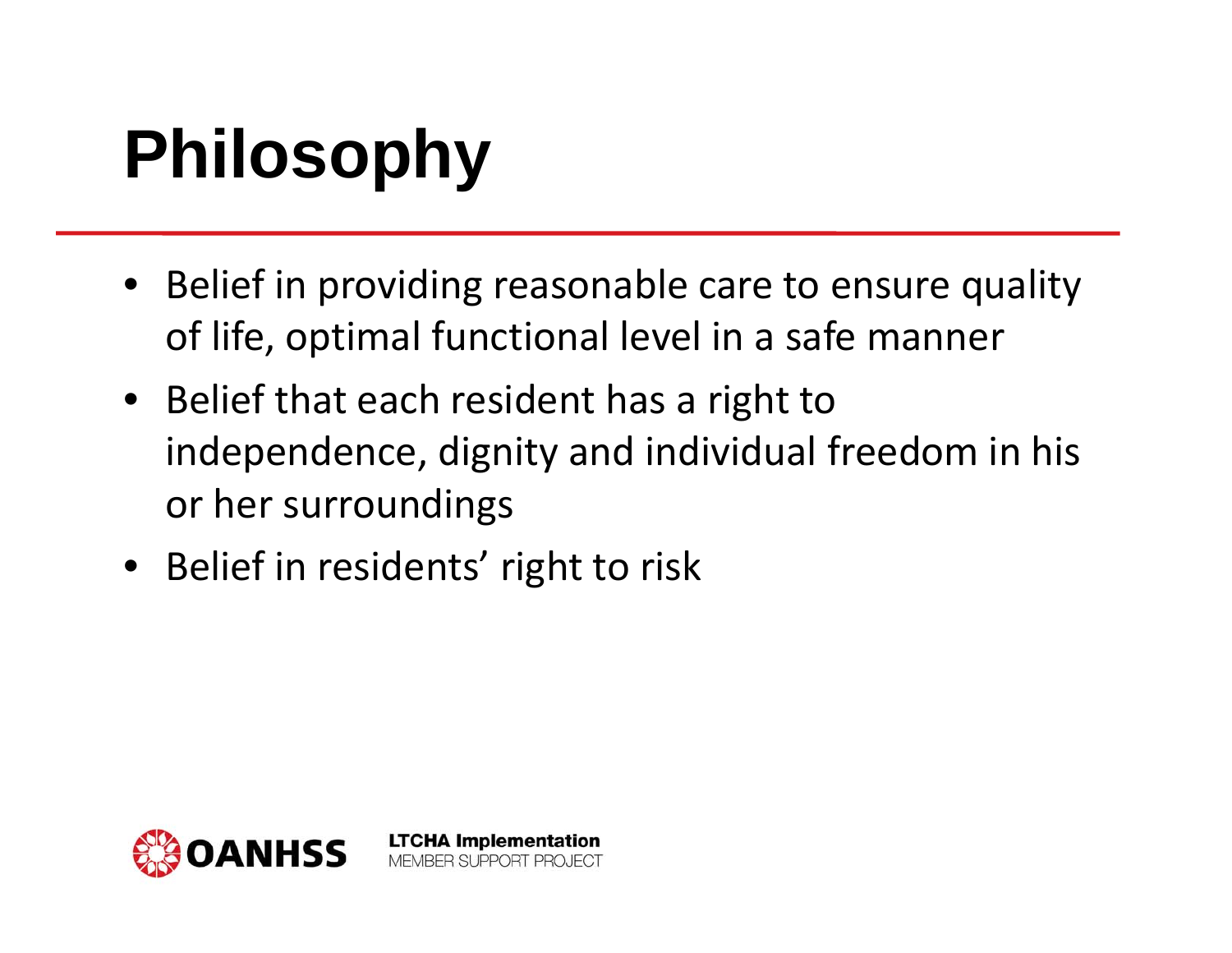## **Goal**

- To provide <sup>a</sup> "least restraint" environment whereby the application of <sup>a</sup> physical restraint is <sup>a</sup> "last resort" decision when the resident is specifically shown to pose <sup>a</sup> clear and present danger to him/herself or others.
- All alternative treatment interventions have beenexplored before <sup>a</sup> restraint is used.

**LTCHA Implementation** MEMBER SUPPORT PROJECT

• If treatment alternatives not successful, the *least* restrictive restraint will be used and the restraint will be used for the *least* amount of time.

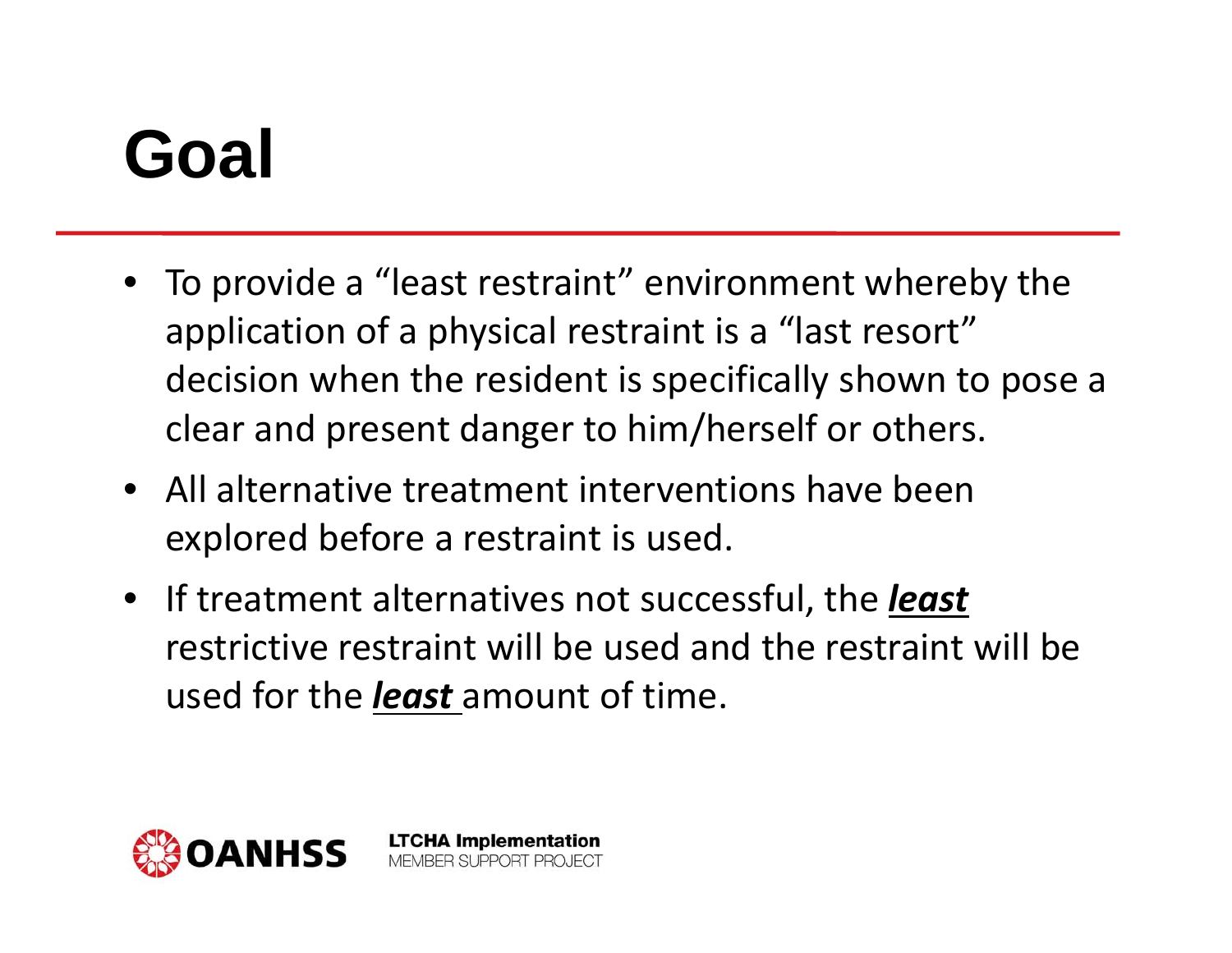#### **Definitions:**  *Restrain*

• To place the person under control by the minimal use of such force, mechanical means or chemicals as is reasonable, having regard for the person's physical and mental conditions.

(*Restraint Minimization Act*, 2001)

**LTCHA Implementation** MEMBER SUPPORT PROJECT

 $\bullet$  Note: This includes all devices used by the home that restrict freedom of movement or normal access to one's body.

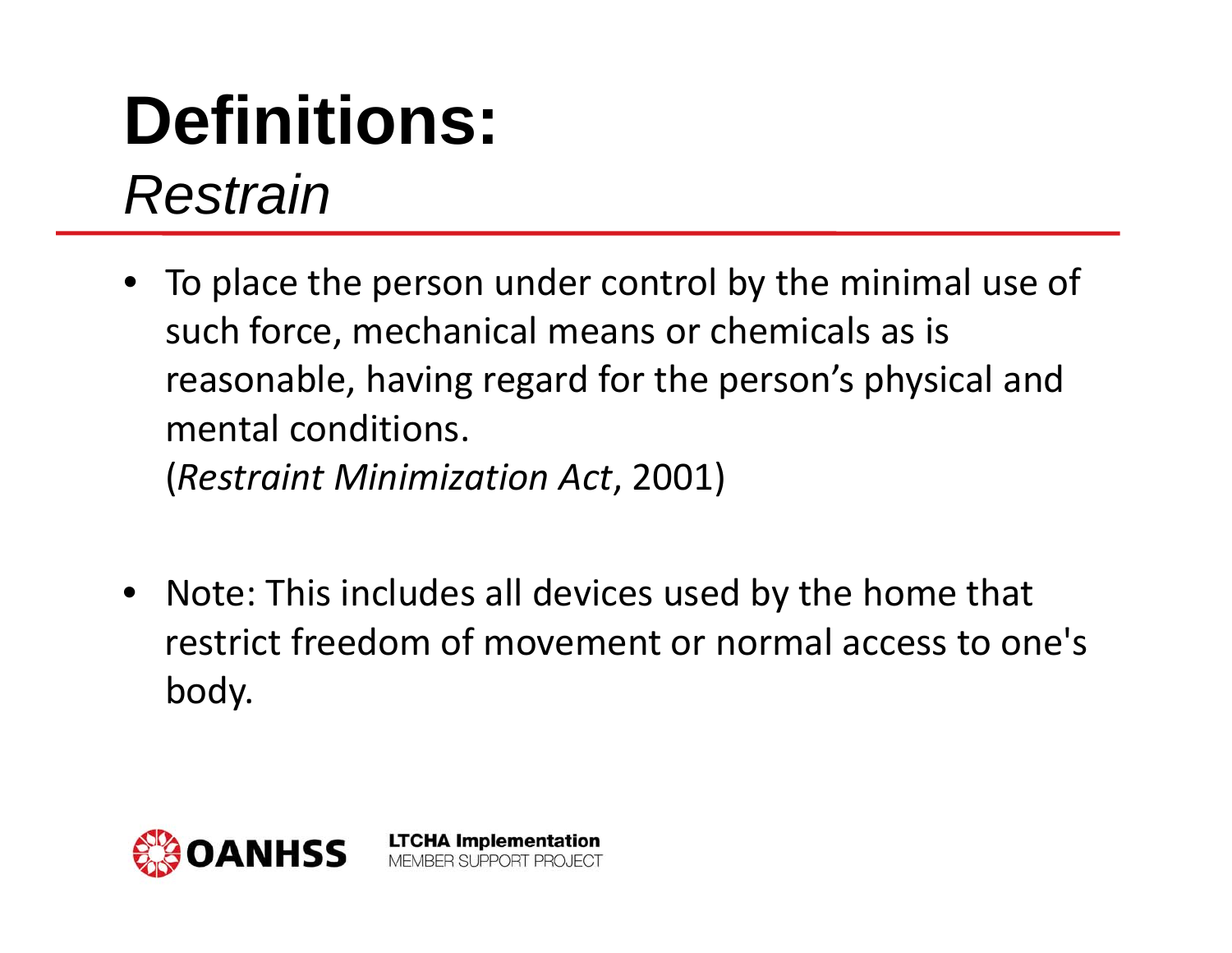#### **Definition:**  *Chemical Restraints*

- Are pharmaceuticals given with the specific and sole purpose of inhibiting specific behaviour or movement.
- Differentiating between the use of <sup>a</sup> drug as <sup>a</sup> therapeutic agent or <sup>a</sup> restraint is difficult.

**LTCHA Implementation** MEMBER SUPPORT PROJECT

• When <sup>a</sup> drug is used to treat clear‐cut, psychiatric or medical symptoms, it is not usually considered <sup>a</sup> restraint.

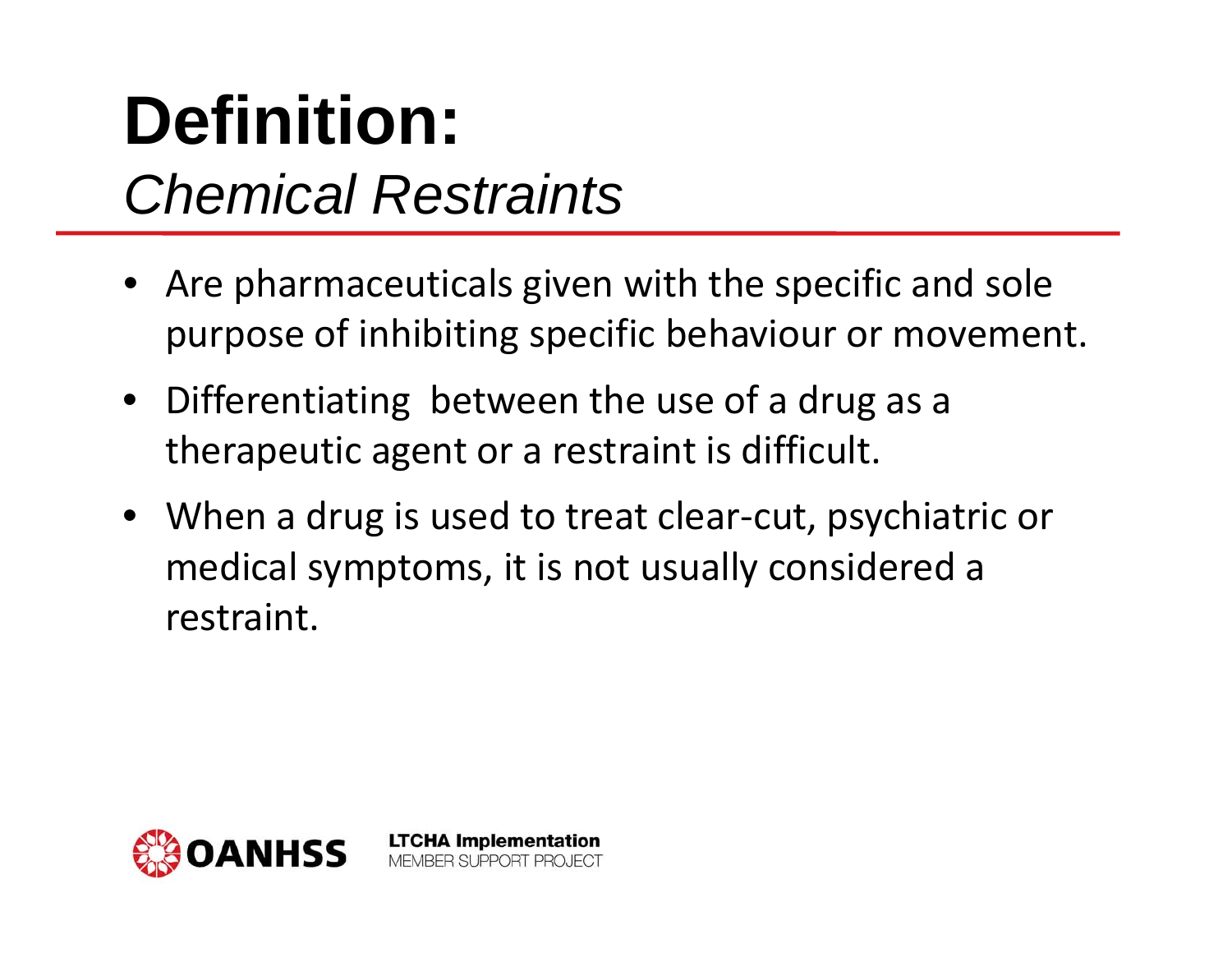## **Definition:**  *Environmental Restraints*

#### (LTCHA Section 30)

• The use of barriers, locks or other devices or controls to prevent <sup>a</sup> resident from leaving <sup>a</sup> room or any part of a home, including the grounds of the homes, or entering parts of the home generally accessible to other residents, other than in accordance with section 32 or under the common law duty described in section 36. 2007, c.8 s. 30

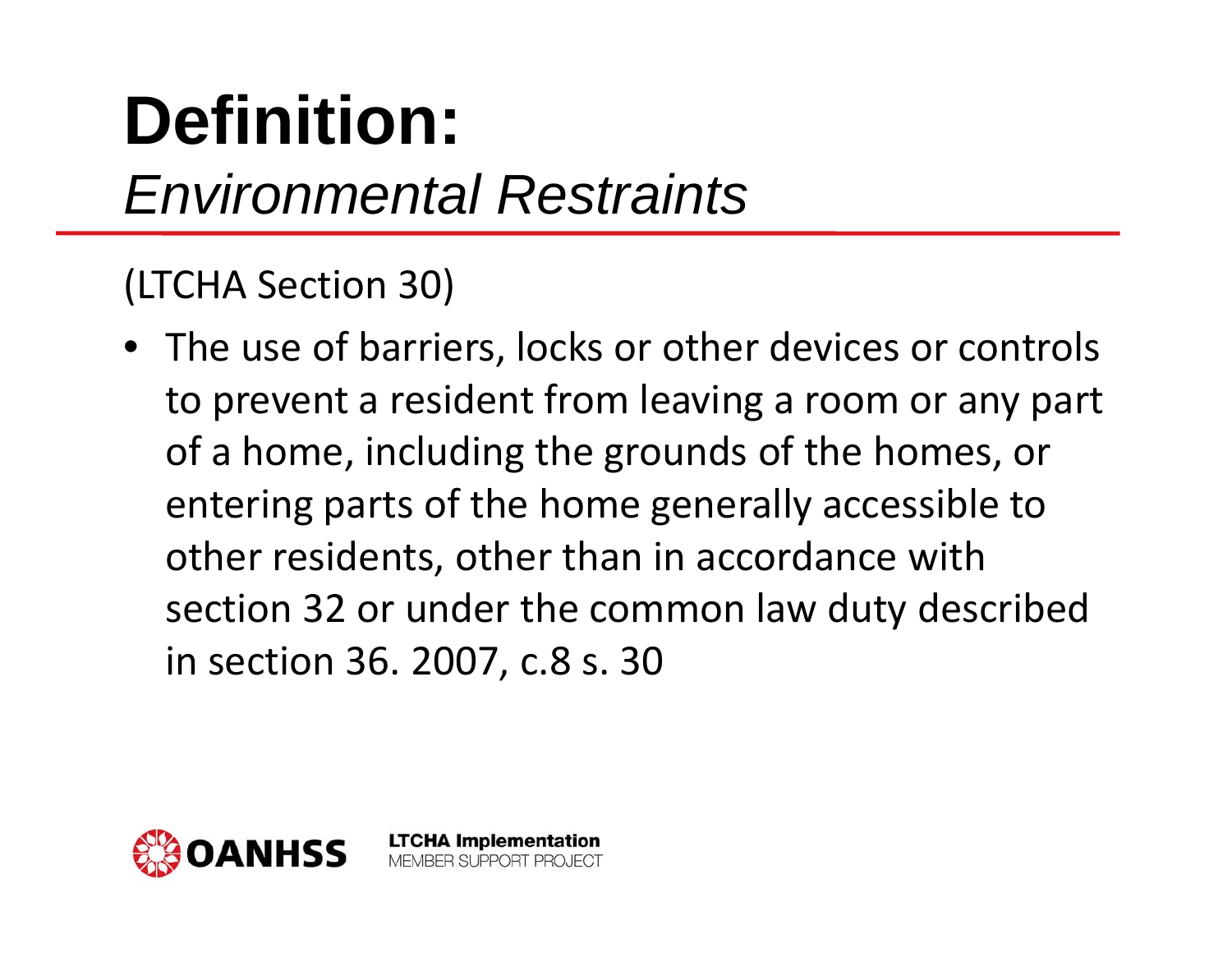## **Definition:**

#### *Treatment Interventions / Alternatives*

• A method that imposes less control on the resident than restraining or confining the resident or using <sup>a</sup> monitoring device on him or her yet may effectively deal with condition, circumstances or clinical indicators such as falls, wandering, and responsive behaviours.

BER SUPPORT PROJECT

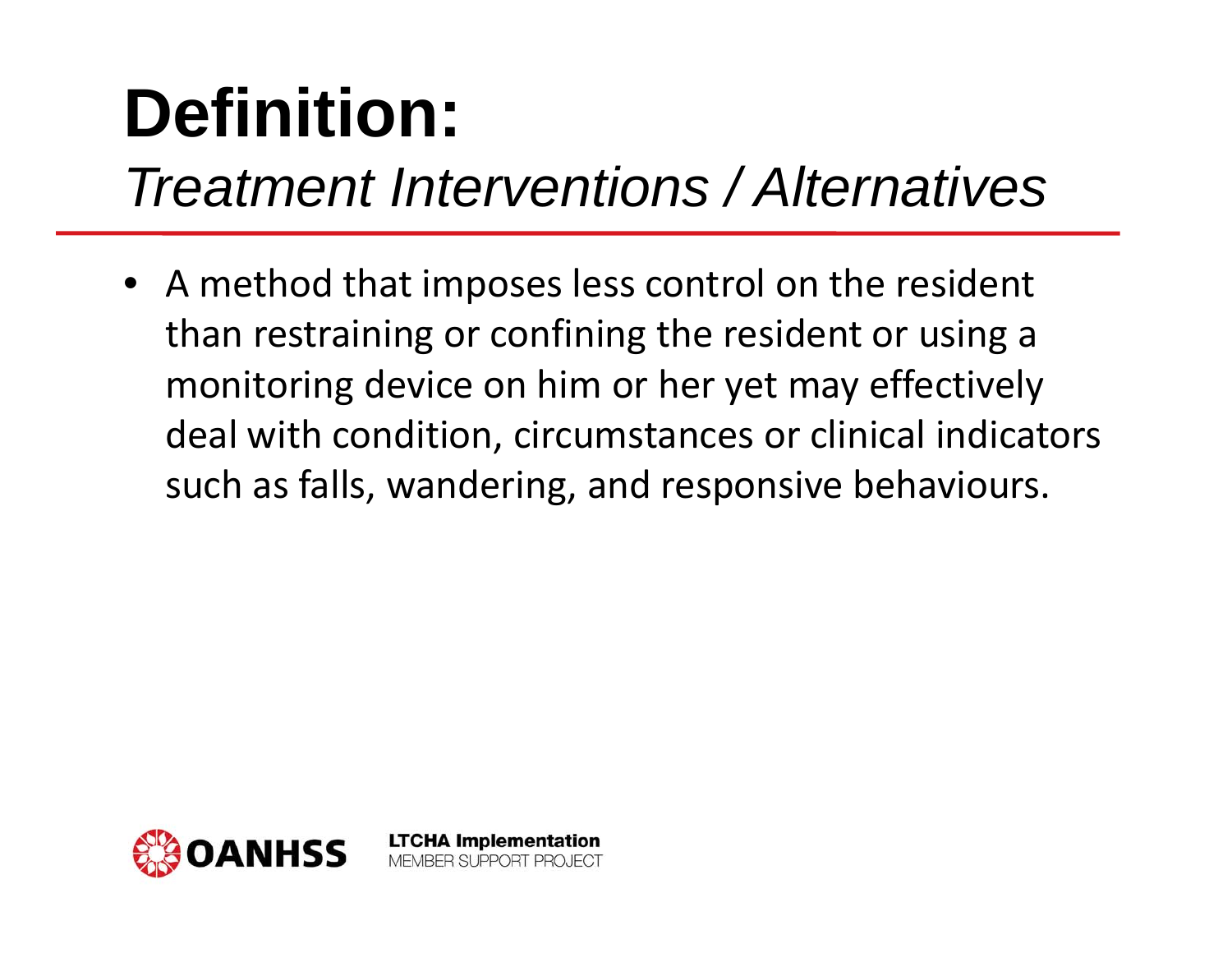## **Definition:**  *Emergency Situation*

• An instance where <sup>a</sup> resident is apparently experiencing severe suffering or is at risk of sustaining serious bodily harm if the treatment is not administered promptly (*Health Care Consent Act*, 1996).

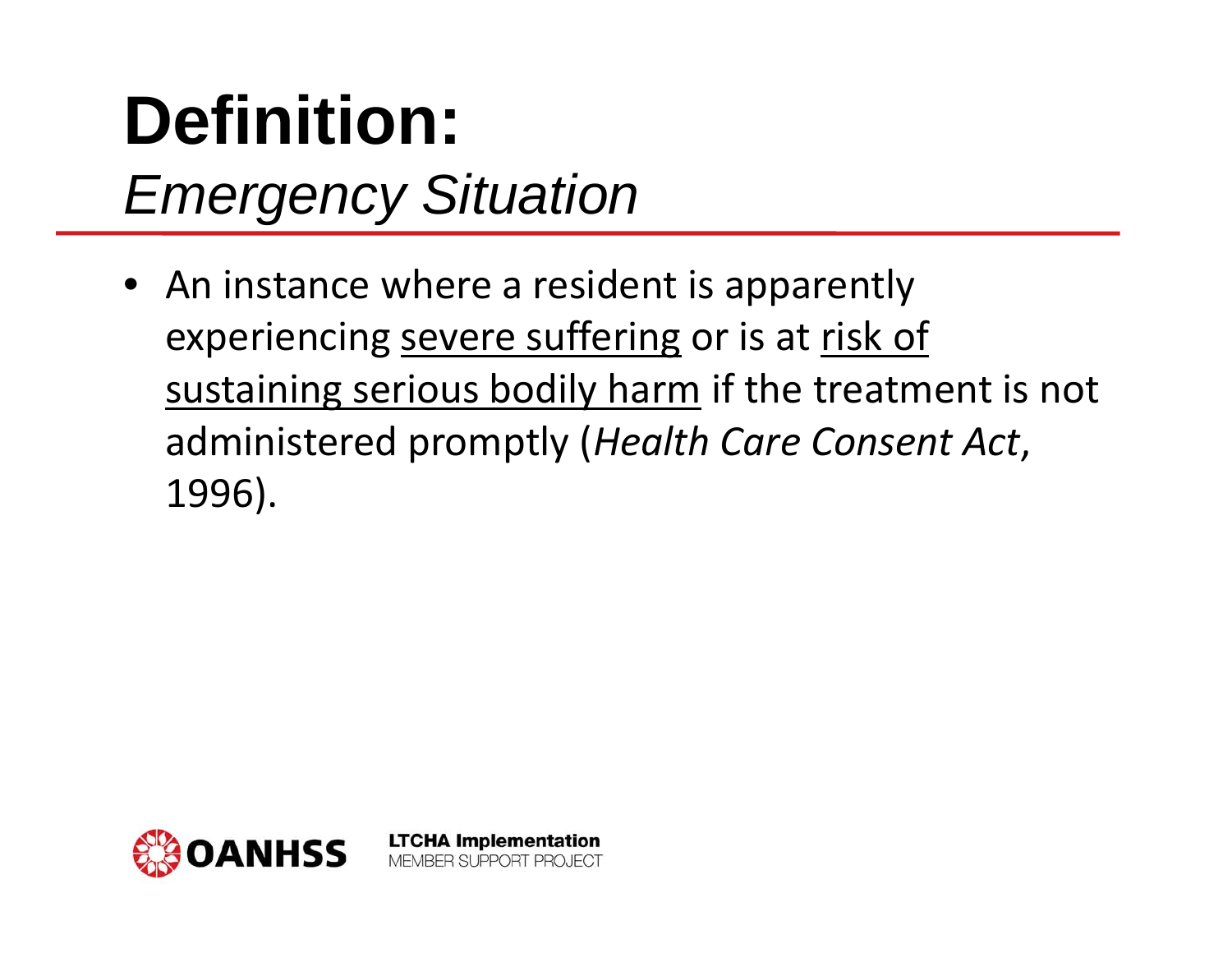# **Policy Highlights**

- Restraints can *only* be used after alternative methods have been tried and have been determined to be ineffective and the resident's condition, circumstance or clinical indicators indicates that he/she is at risk of causing bodily harm to him/herself or others
- In the event that the alternative treatment has not been successful in eliminating/minimizing risk factors, the least restrictive type of restraint will be used for the least amount of time
- *Informed* consent must be obtained for the use of restraints

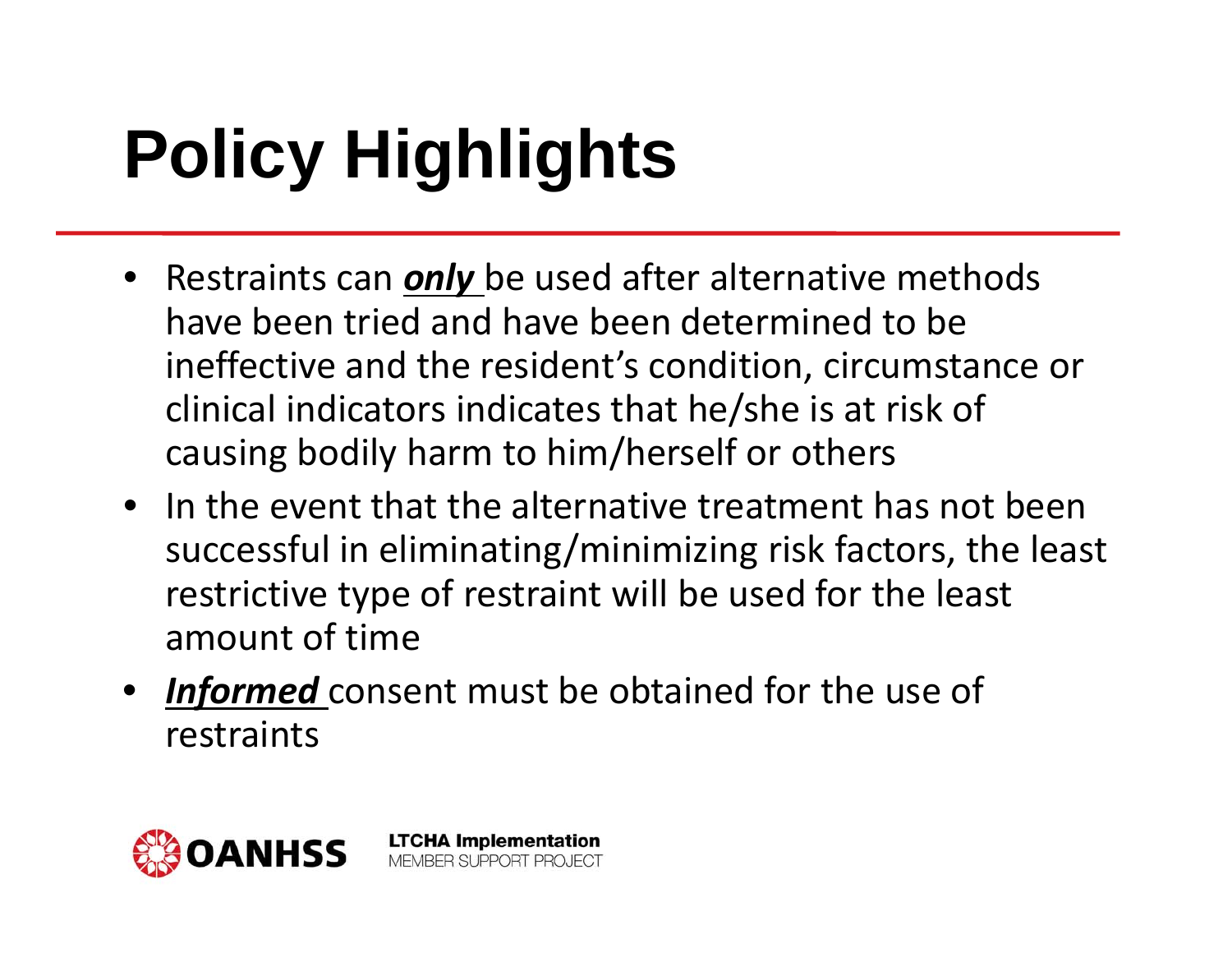# **Policy Highlights…cont'd**

• In collaboration with the interdisciplinary team, only the physician or RNEC can order a restraint

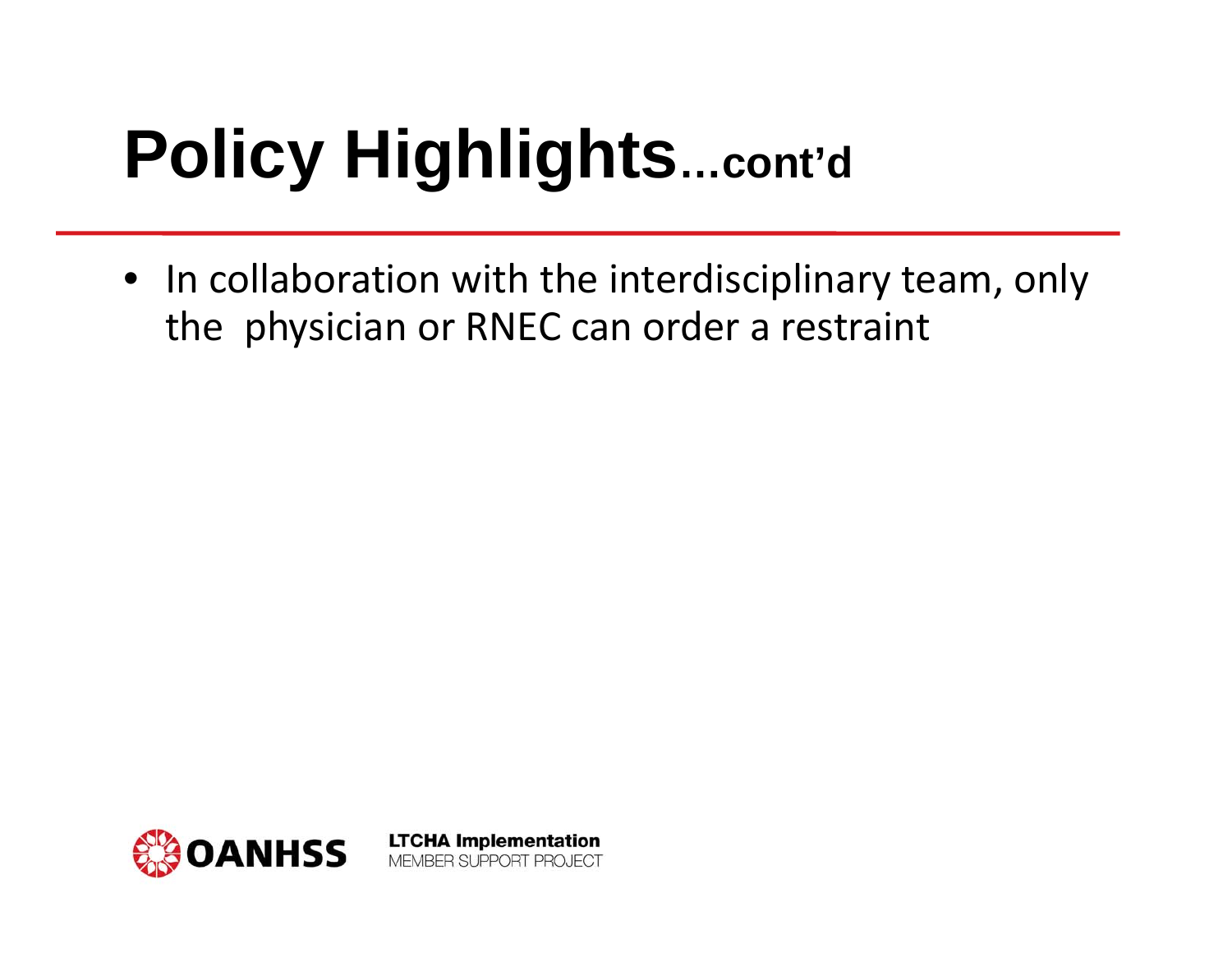# **Policy Highlights…cont'd**

In *emergency* situations, a physical restraint may be applied on the direction of a registered staff where there is immediate serious risk of harm to the resident or others. In *emergency* situations staff must:

- – Document the rationale for the use of the restraint, including alternative treatments that were tried unsuccessfully.
- Obtain a physician's verbal order within 12 hours of the restraint application
- – $-$  Revise the care plan to reflect the application of restraint

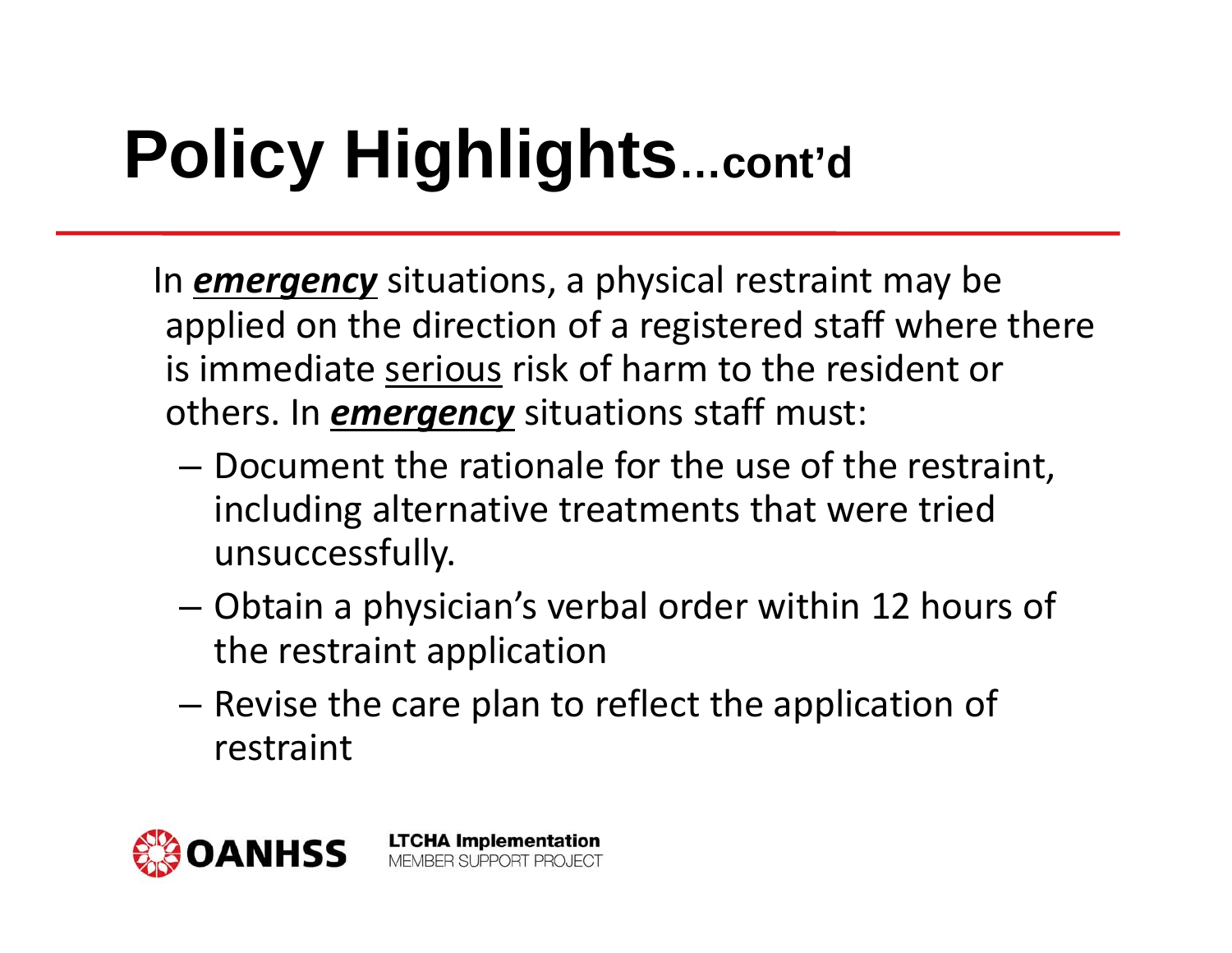# **Policy Highlights…cont'd**

- PRN or medical directives that are not specific for a particular resident are not permitted under any circumstances
- If a resident is restrained, he/she must be checked hourly
- Restraint must be removed every 2 hours and the resident must be repositioned
- The need for the continued use of the restraint must be evaluated by the registered staff every 8 hours and by the physician at least quarterly and more frequently if indicated

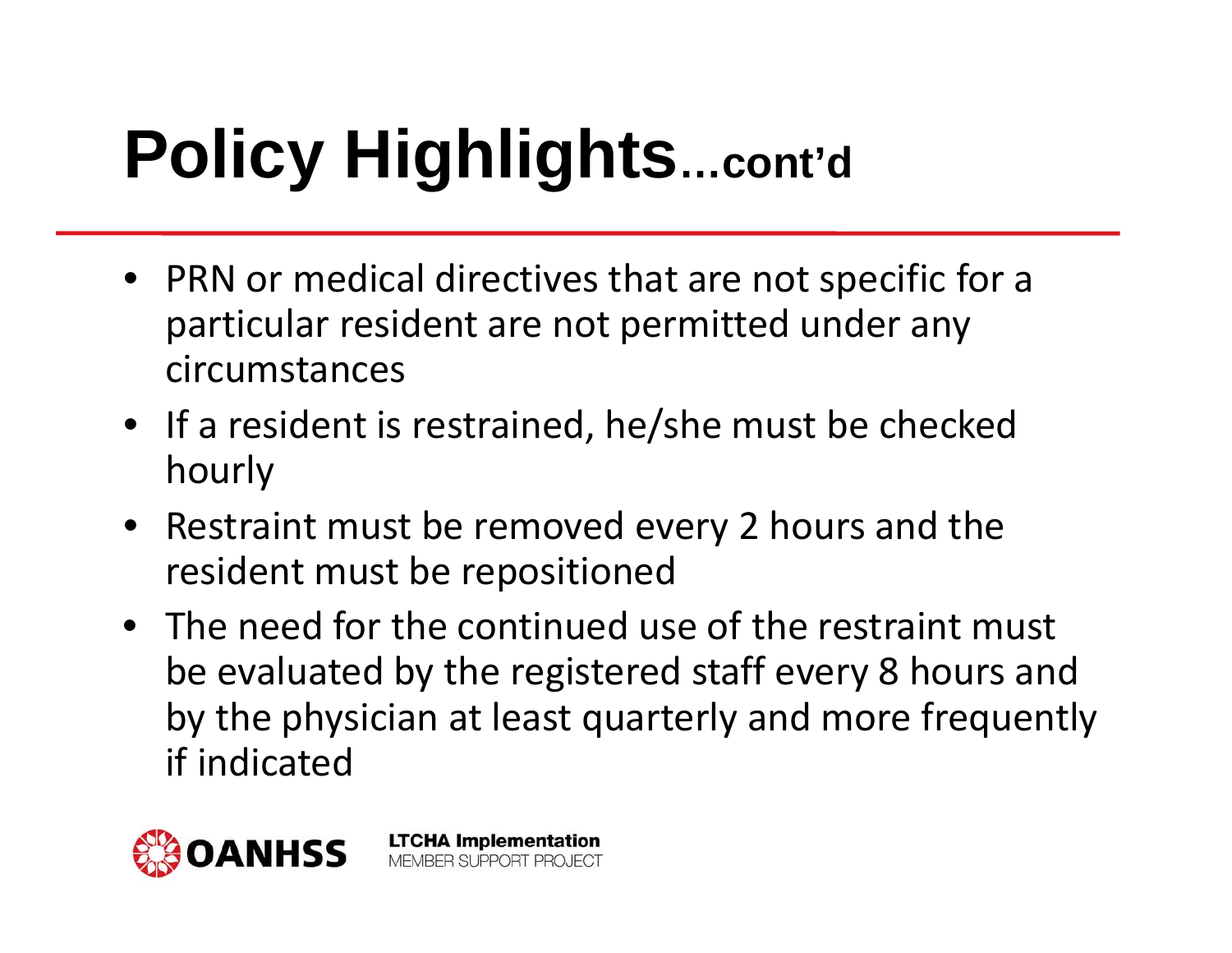#### **Prohibited Restraints(***LTCHA* **s. 35; Reg 79/10 s. 112)**

- Roller bars on wheelchairs and commodes or toilets
- Vest or jacket restraints
- • Device with locks that can only be released by a separate device
- Four point extremity restraints
- •Device used to restrain to a commode or toilet

- •Device that cannot be immediately released by staff
- Sheets, wraps, tensors or other types of strips or bandages used other than for therapeutic purpose

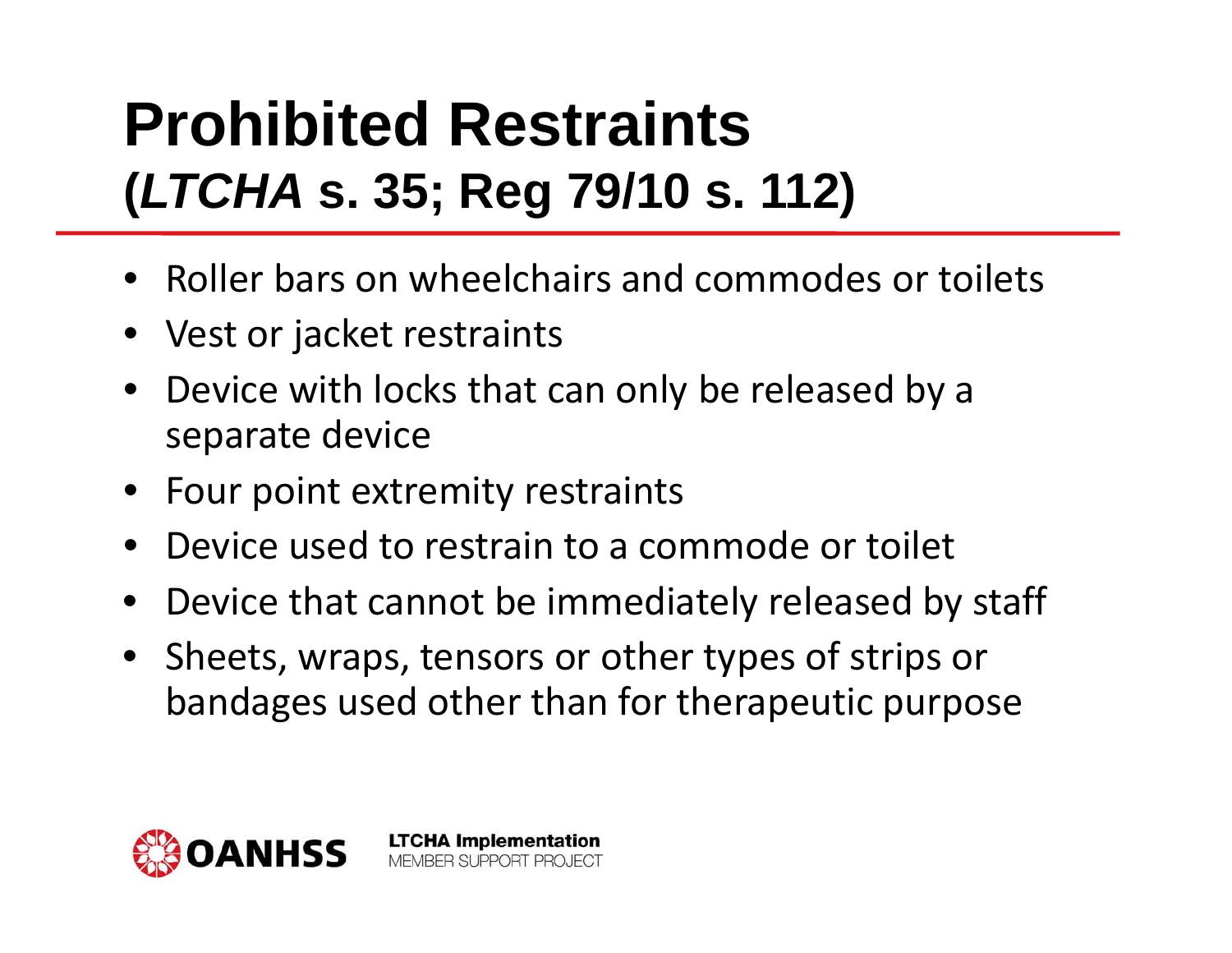## **General Principles**

- Alternatives are to be considered prior to the decision to restrain
- •The least restrictive restraint will always be used

- • Alternatives, reducing the duration of use, severity or elimination of the restraint will be considered while monitoring the resident
- When residents are agitated or struggle against the restraint, monitoring intervals must be more frequent
- Follow the manufacturer's instructions for correct application
- • Do not adjust or change the original design by using sheets, ties etc.
- • Non compliance with the minimizing restraining policy is resident abuse

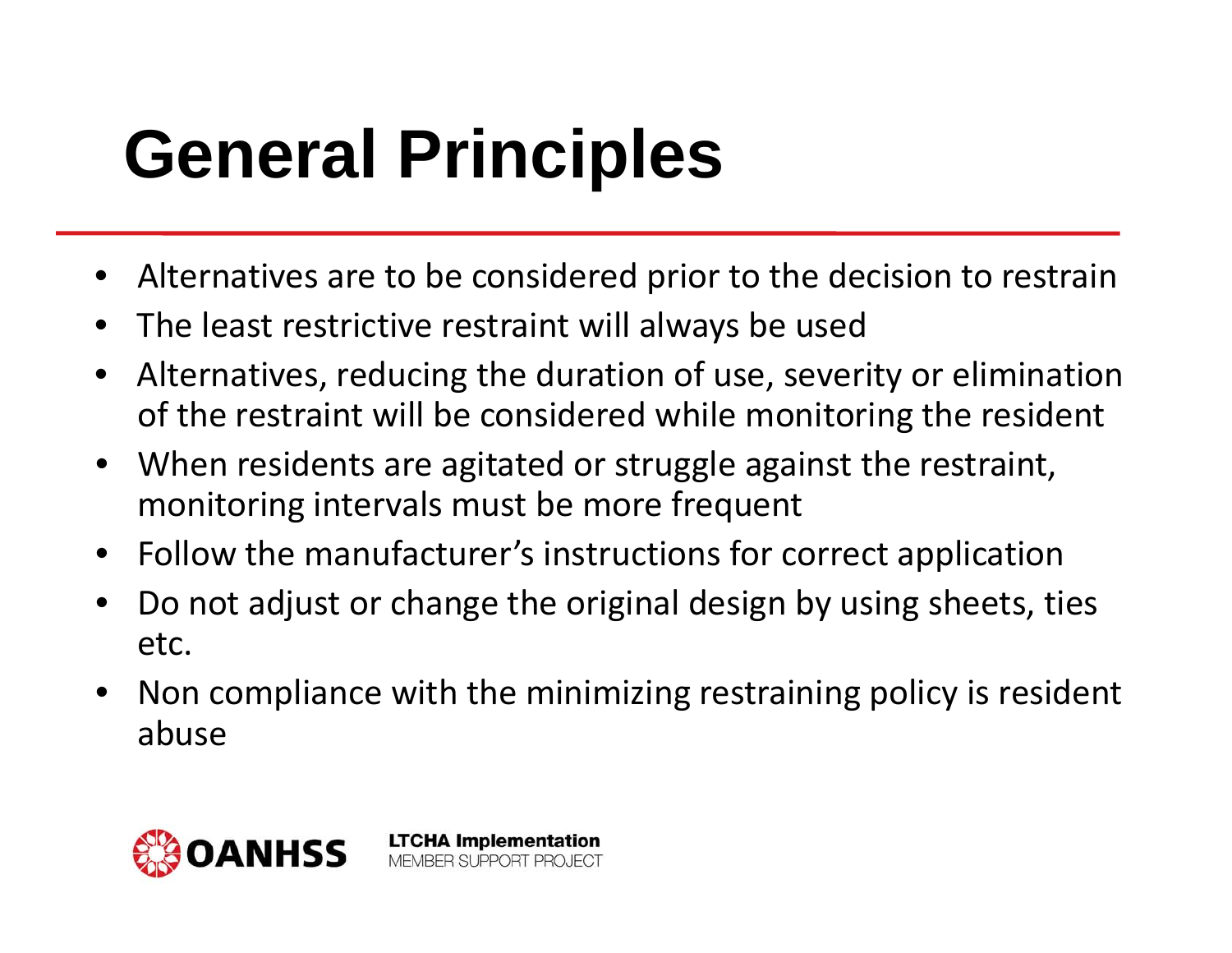## **Staff Responsibilities**

- What does this mean for me?
- How do I apply this to my practice?

**LTCHA Implementation** 

MEMBER SUPPORT PROJECT

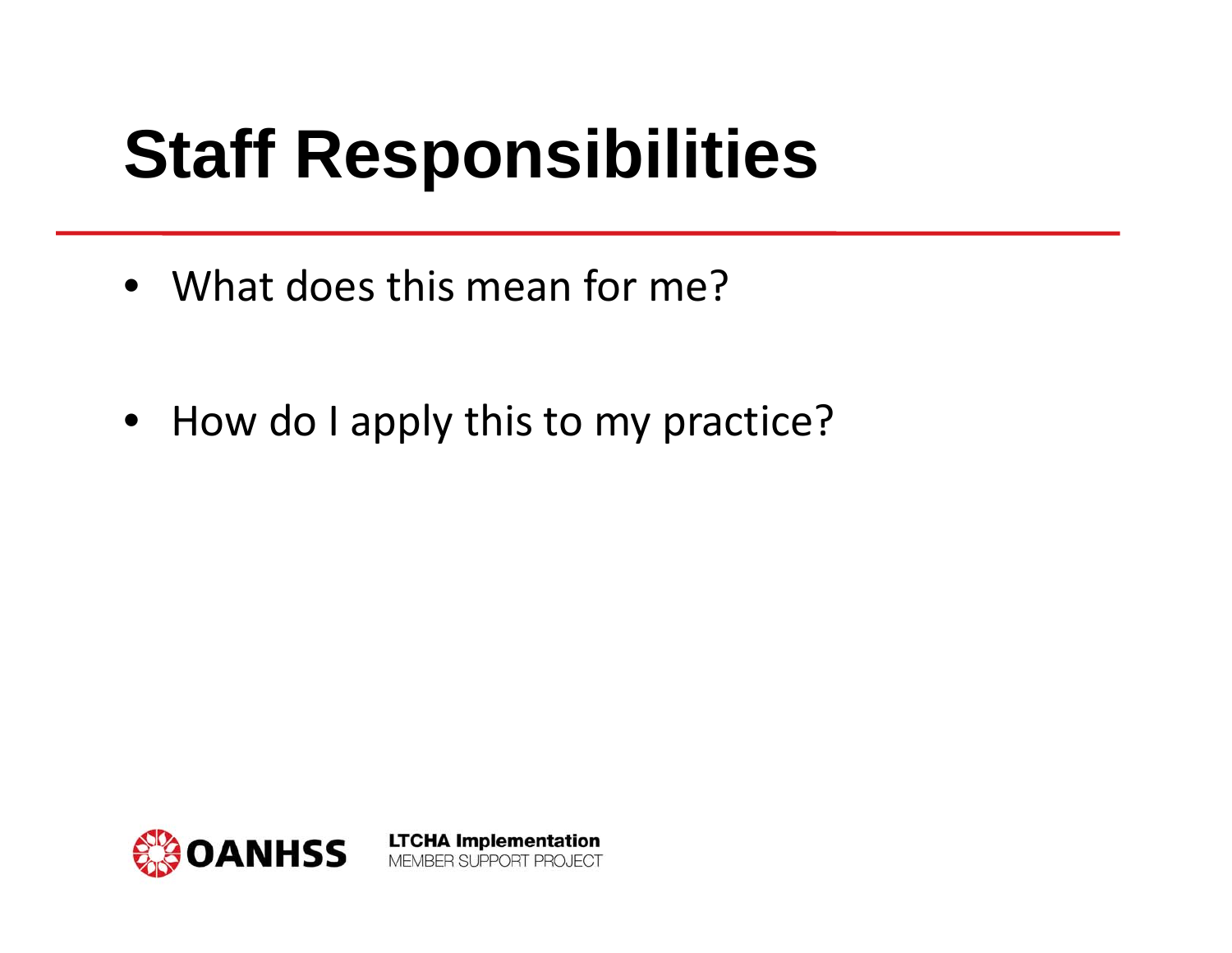## **Staff Responsibilities…cont'd**

Follow Least Restraint, Last Resort DecisionTree (see Appendix A)



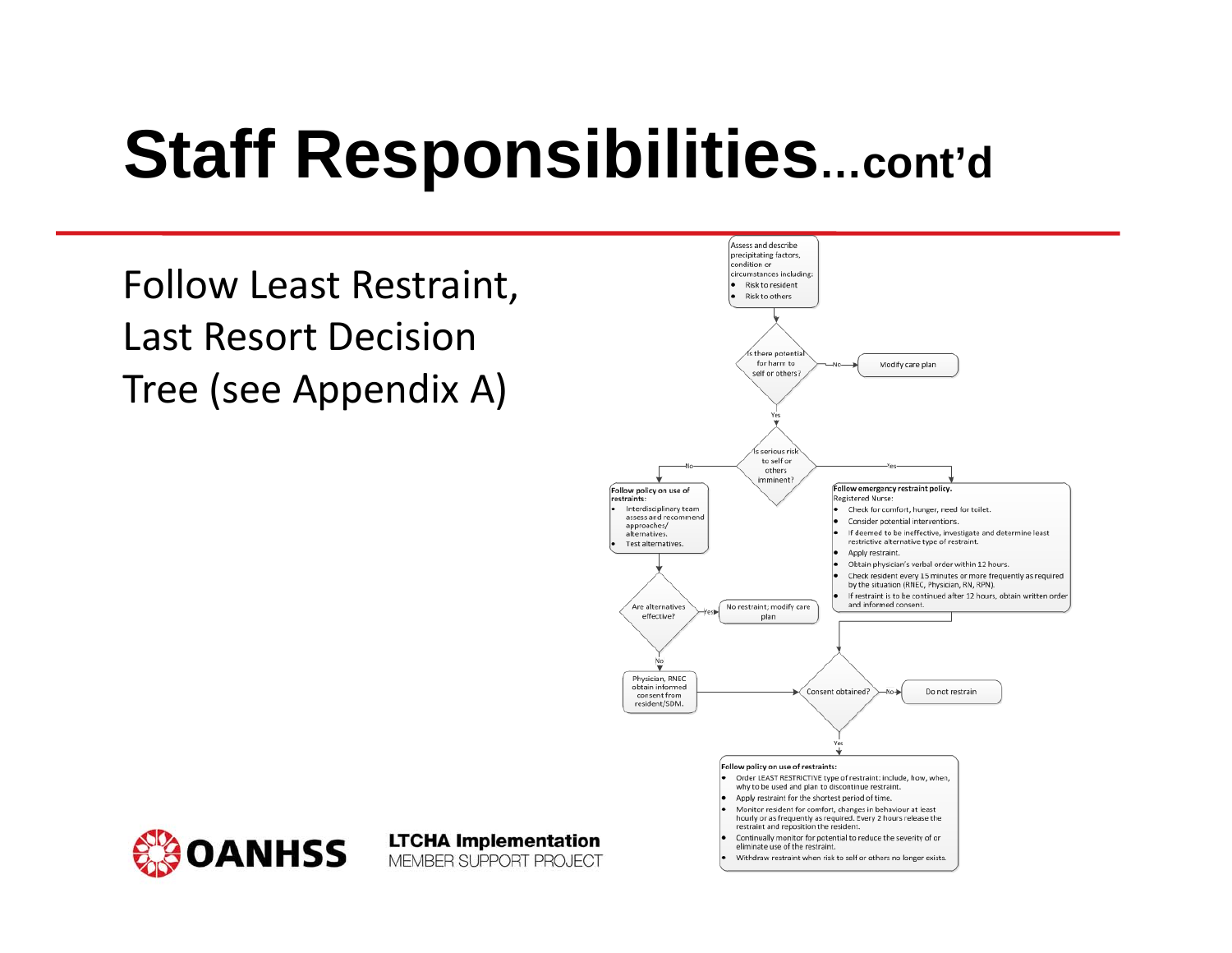## **Registered Staff Responsibilities**

- Assess resident for condition, circumstances or clinical indicators that potentially require treatment interventions in collaboration with the team (MDS ‐RAI 2.0)
- Identify possible treatment interventions as alternatives to restraints to manage the identified problem (complete Appendix B: Alternative Treatments to Restraints) in collaboration with the team.
- Discuss, implement and evaluate alternative treatment interventions
- Integrate the alternative treatment interventions into the care plan

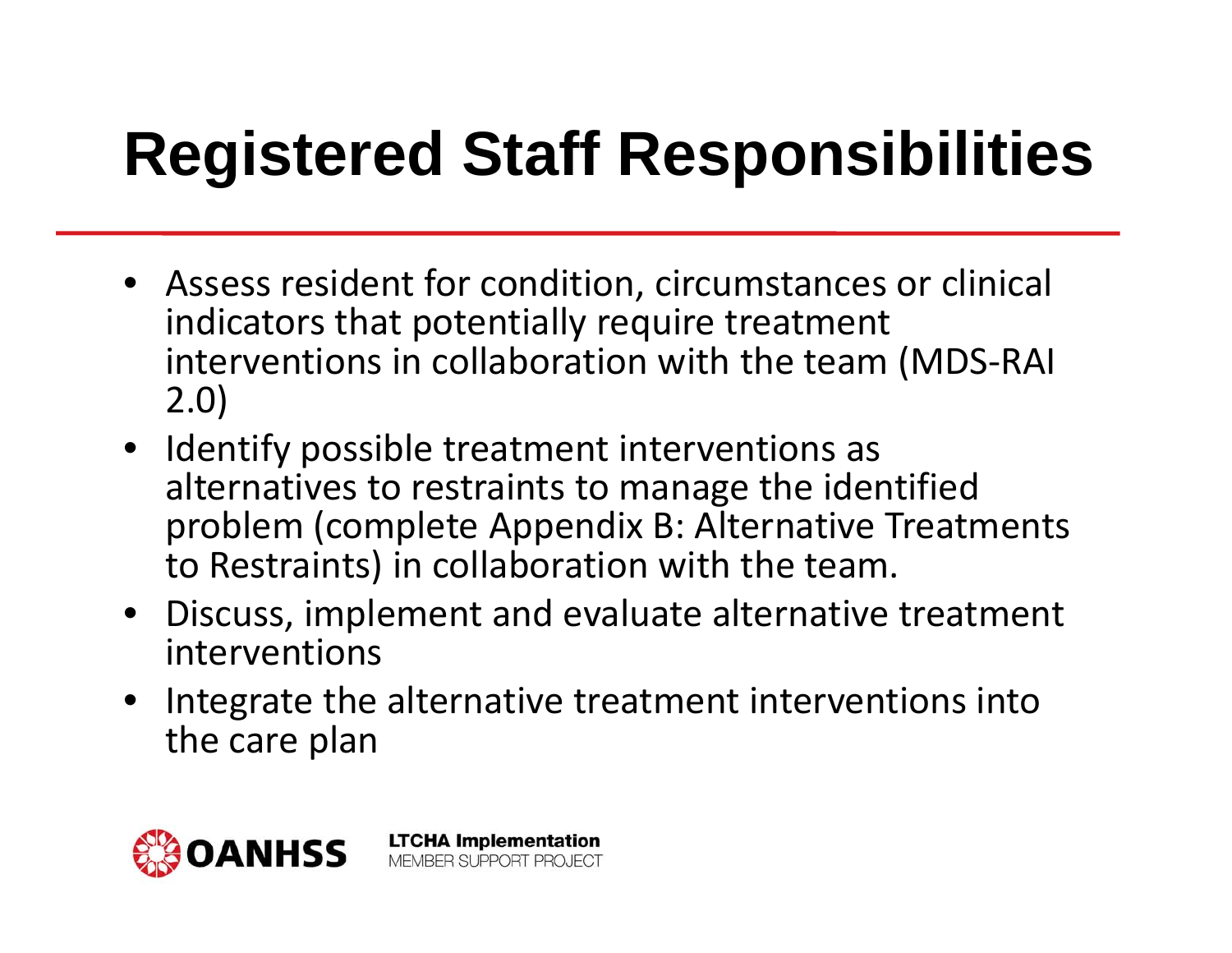#### **Registered Staff Responsibilities …cont'd**

#### **Evaluating interventions and charting outcomes on the progress notes**

- If alternative treatment options have not been effective, obtain **"informed consent**".
- Obtain a physician's , RNEC's order for the type of restraint, the reason for the restraint and the duration of the restraint.
- Supervise the application of a restraint.

**LTCHA Implementation** MEMBER SUPPORT PROJECT

• Ensure that the resident is properly positioned for comfort and safety while restrained.

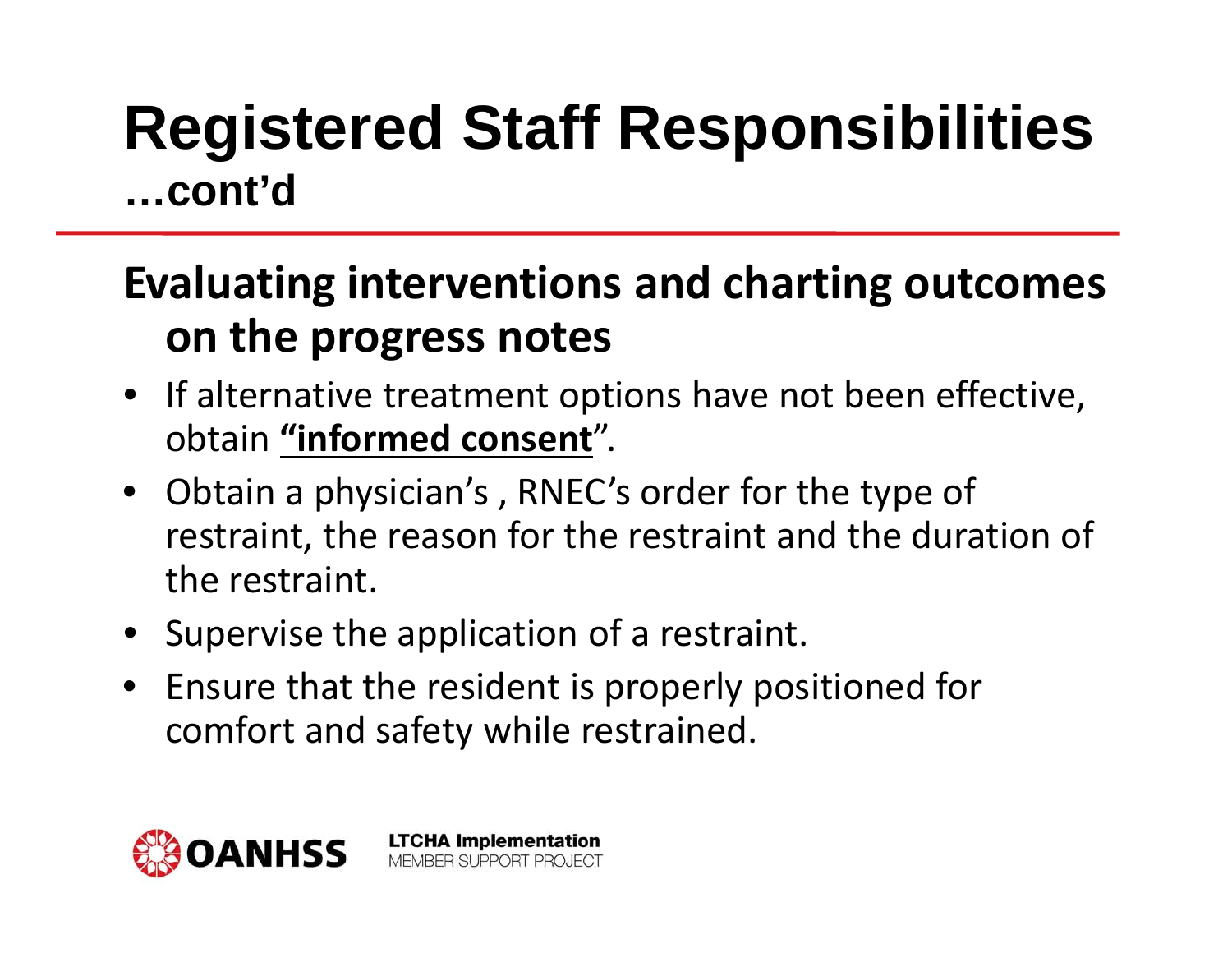#### **Registered Staff Responsibilities …cont'd**

- Re‐evaluate the need for the continued use of the restraint.
- Assess the resident at the end of each shift and document the need for the continued use of the restraint on the Physical Restraint Monitoring Record (Appendix C).
- Obtain a physician's order if the restraint is discontinued and document it on the Physical Restraint Monitoring Record.

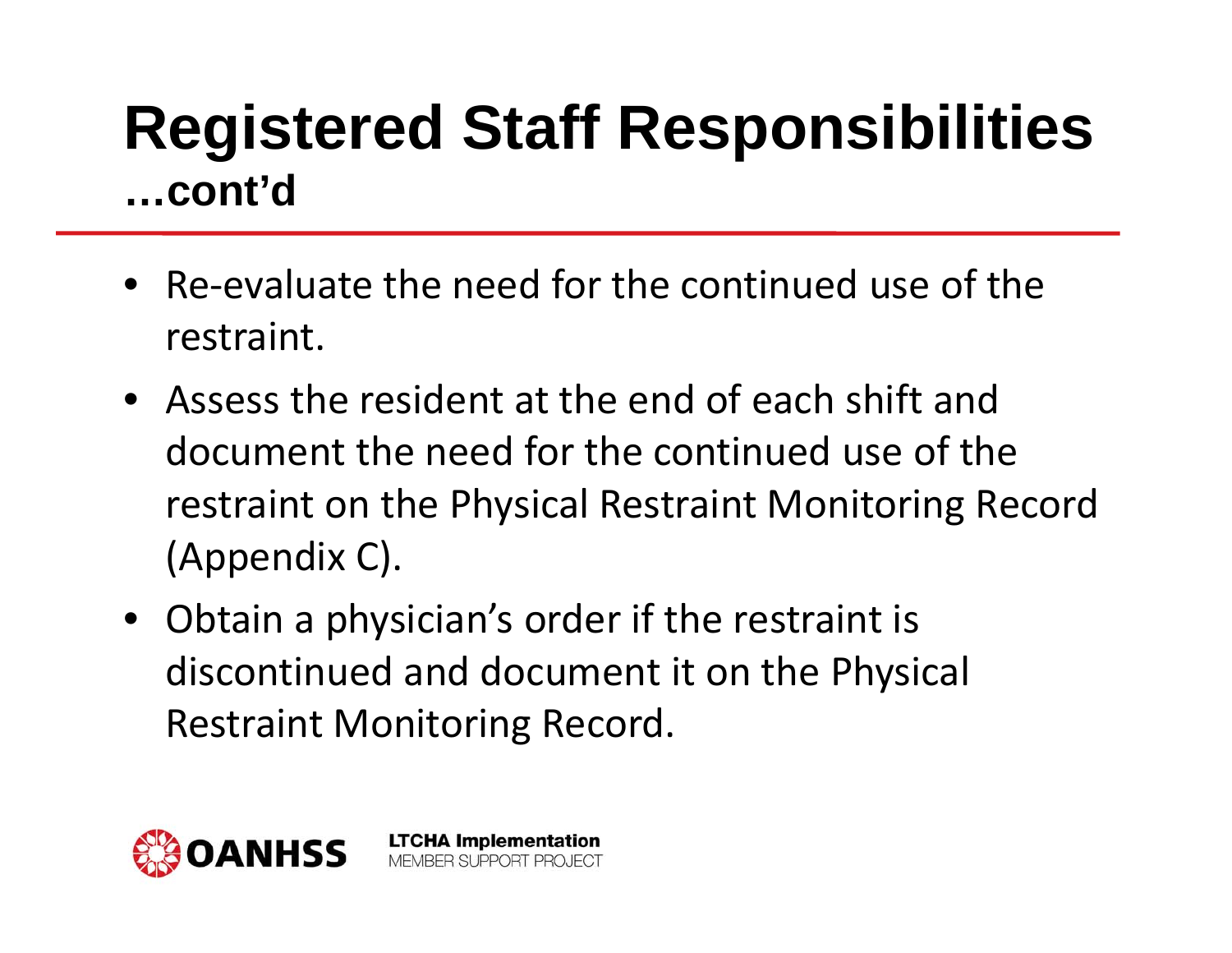### **Health Care Aid / Personal Support Worker Responsibilities**

- Collaborate with the multidisciplinary team to identify behaviours that potentially require prevention or treatment interventions and/or restraints (e.g. falls, wandering, responsive behaviours).
- Assist in the implementation of possible treatment interventions as alternatives to restraints to respond to resident needs, and participate in the completion of the Alternative Treatments to Restraints form (Appendix B).
- Reporting to the charge nurse regarding how effective the alternative treatment intervention was in responding to the needs/risks/behaviours of the resident.

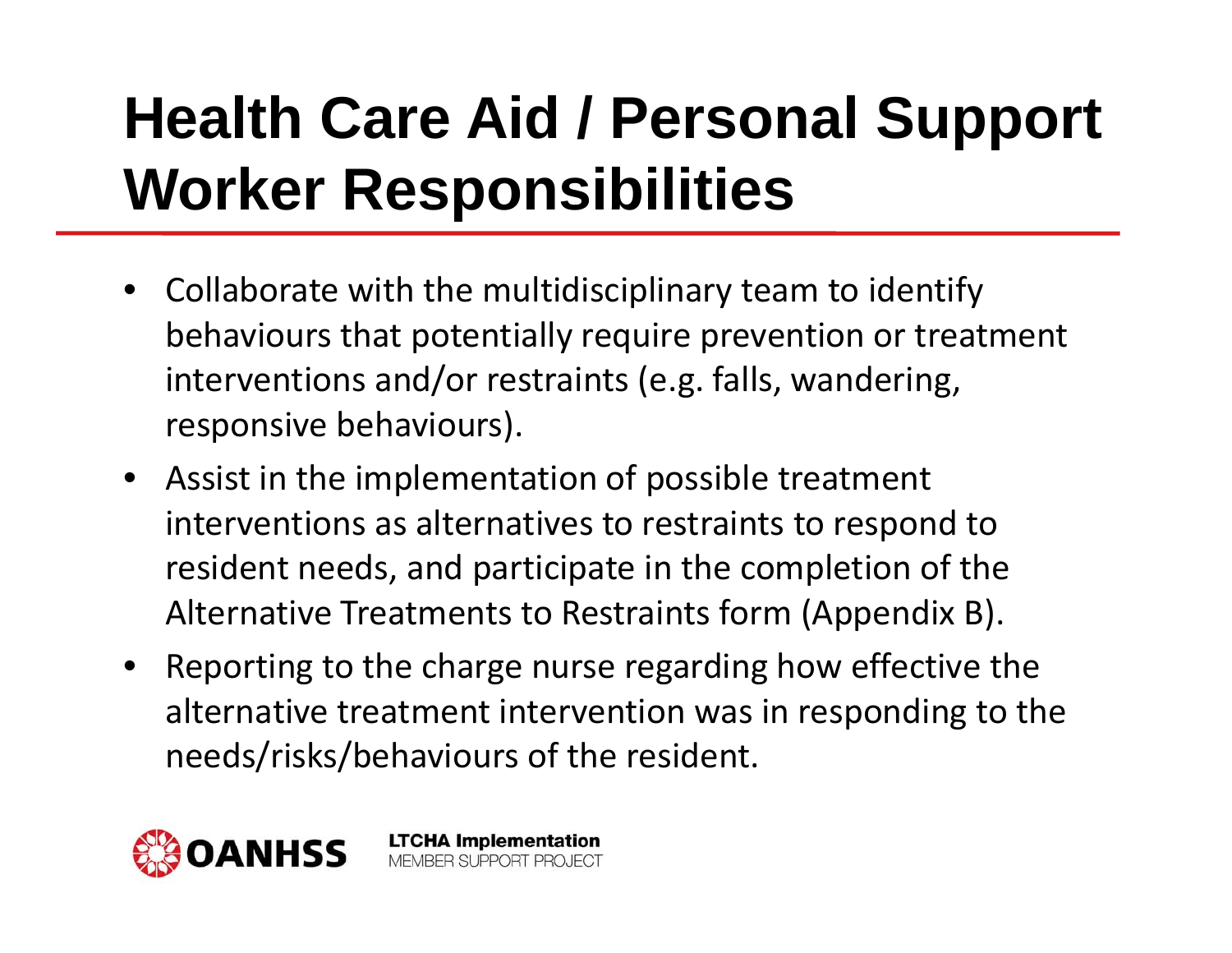### **Health Care Aid / Personal Support Worker Responsibilities …cont'd**

- • *Never apply a restraint without the assessment and approval of the Registered Staff*
- $\bullet$ • Ensure that only approved restraints are used according to manufacturer's specification and no adaptations to the restraint are made
- $\bullet$ • Check the resident in restraint at least hourly
- $\bullet$  Document on Physical Restraint Monitoring Record (Appendix C) using appropriate codes
- $\bullet$  $\bullet$  If more that one type of restraint is used a separate record must be completed for each restraint for the period it is in use. The documentation must also include the time of application and removal as well as the resident's response.

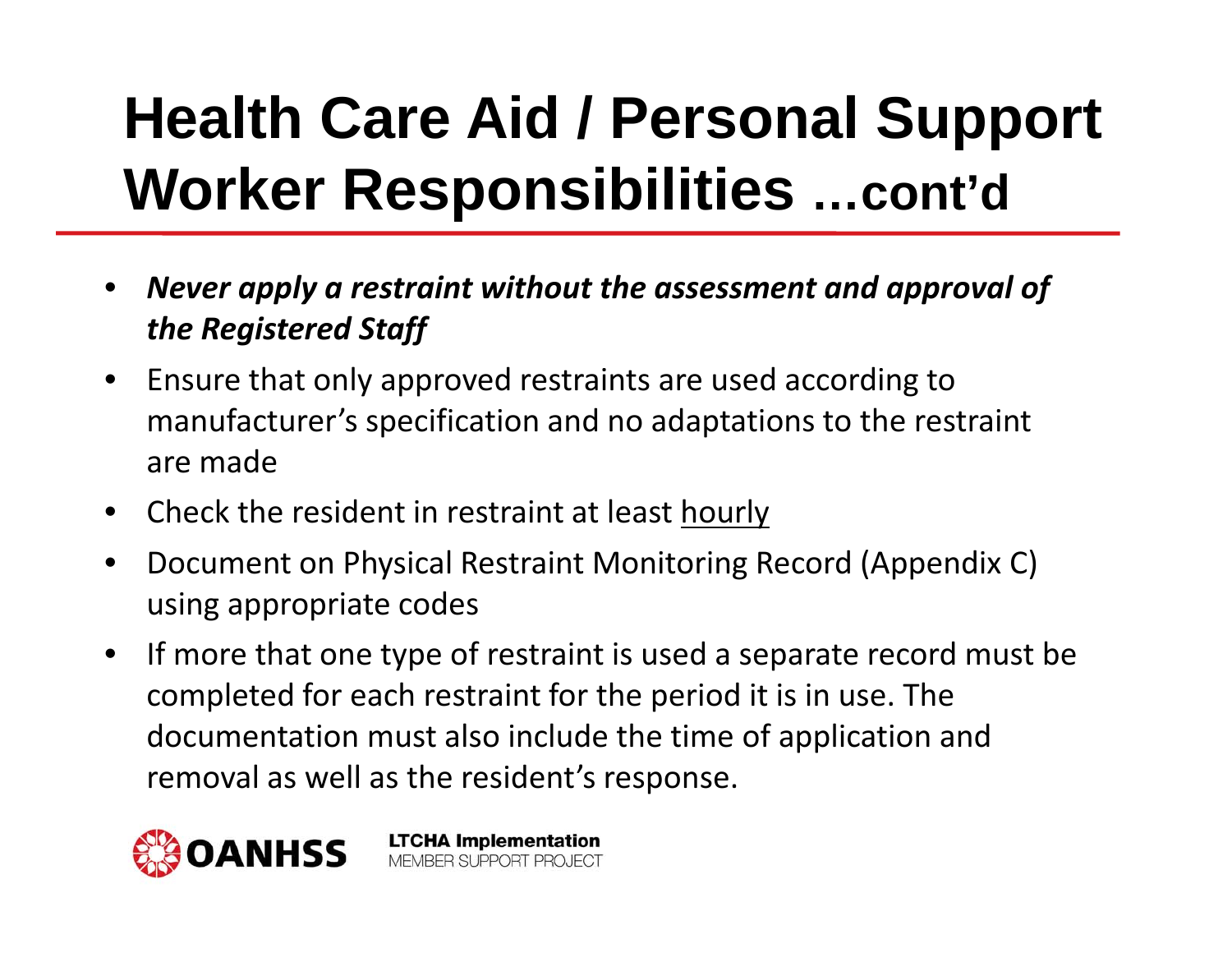### **Health Care Aid / Personal Support Worker Responsibilities …cont'd**

#### **Remove the restraint every two hours to:**

- •assess skin condition at the point of contact of the restraint
- • assess skin condition of areas prone to breakdown due to reduced ability for position changes
- •**•** stimulate circulation by massage, exercise and ambulation
- • assess resident's response to restraint and whether the restraint is having the desired effect
- ensure that nutrition, hydration and elimination needs are met
- •provide human and social contact
- •reposition the resident and ask if s/he is comfortable

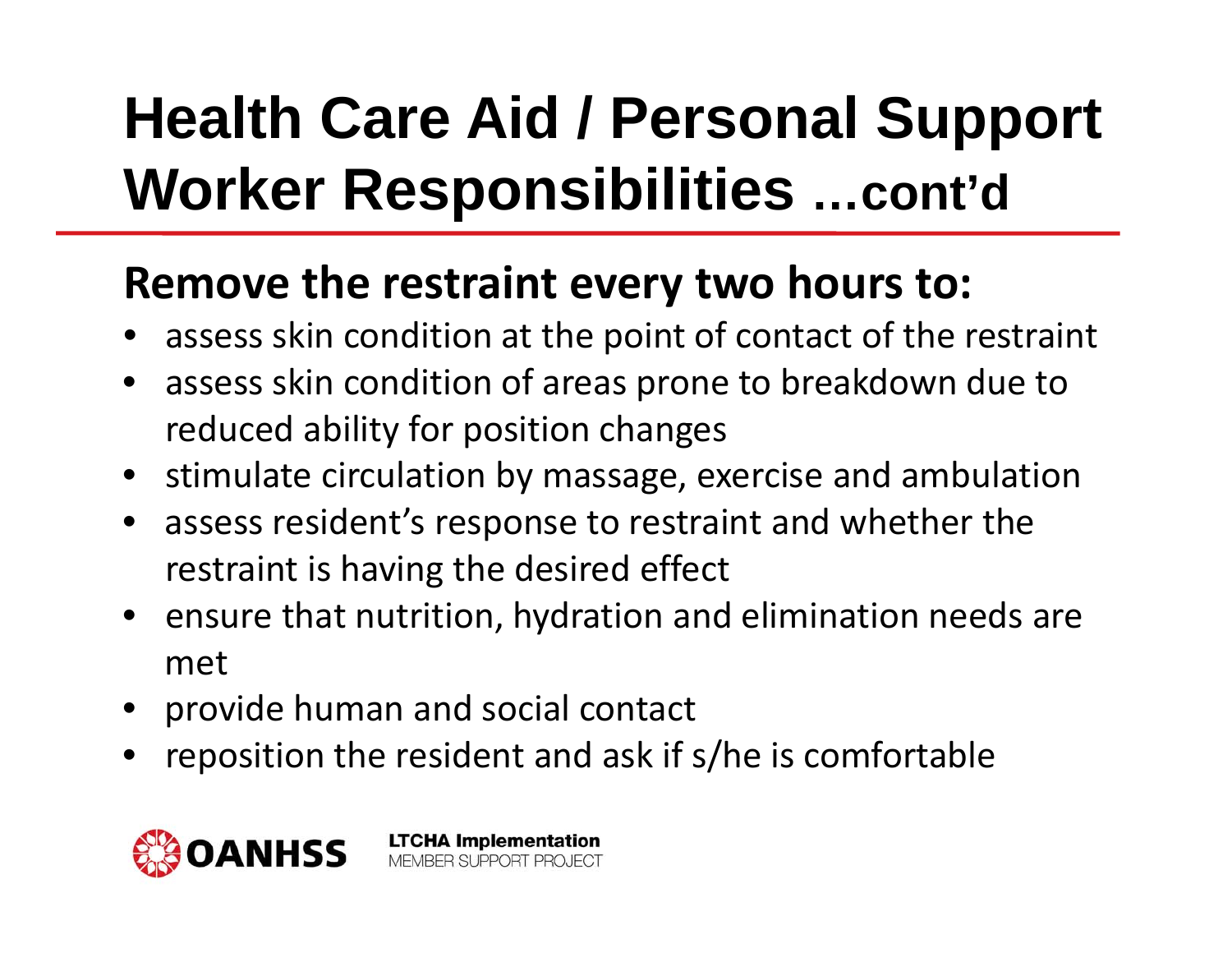#### **Health Care Aid / Personal Support Worker Responsibilities …cont'd**

• Continuously try alternative treatment interventions as an alternative to restraints

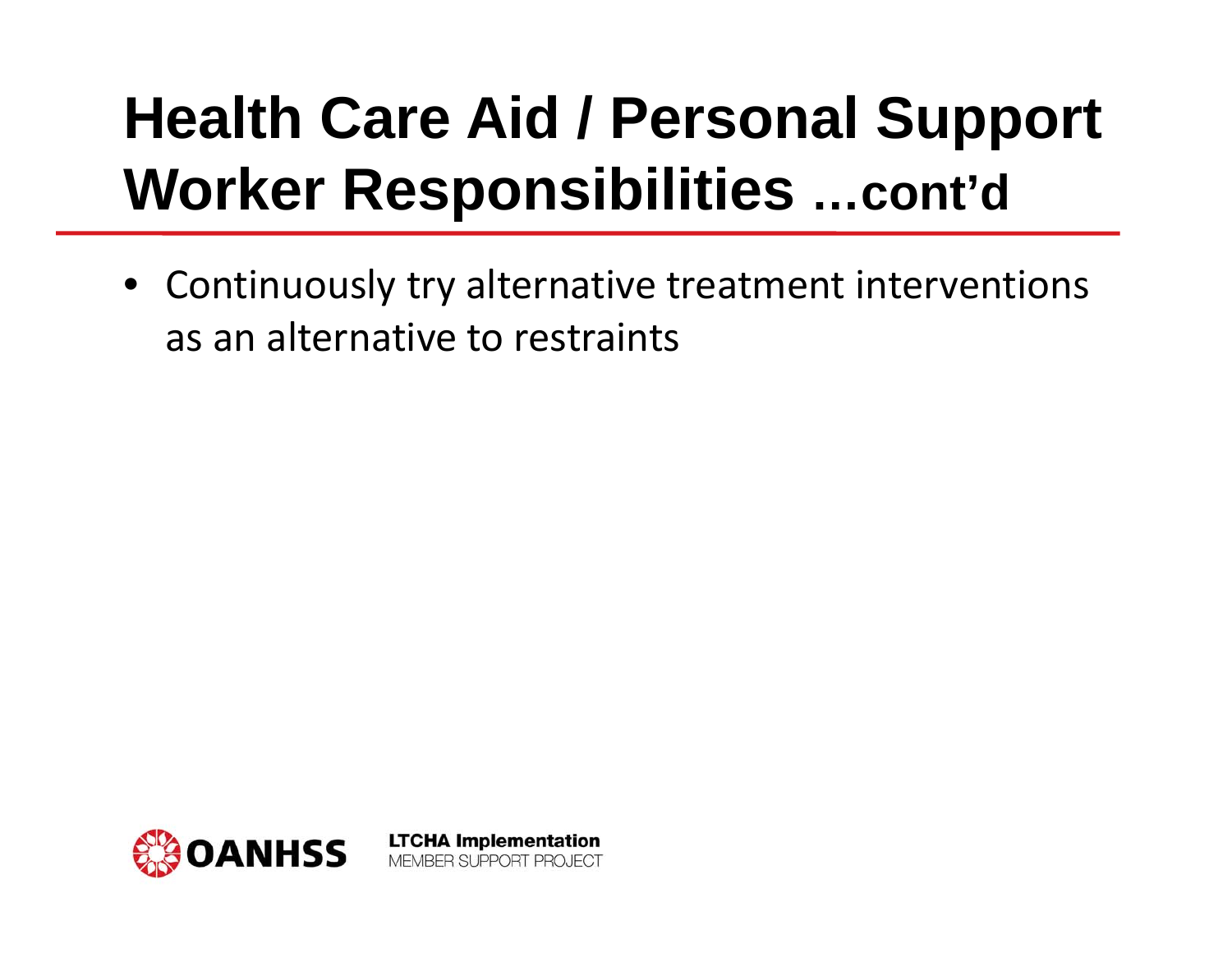## **Physician / Registered Nurse Extended Class Responsibilities**

- Assess the resident for clinical indicators, in collaboration with the multidisciplinary team, that potentially require treatment interventions and/or restraints.
- Identify possible treatment interventions as alternatives to restraints to manage the identified condition or circumstance .
- Discuss, implement and evaluate alternative treatment interventions with the resident/SDM.
- Participate in obtaining informed consent from the resident/SDM if the alternative interventions have not been effective.

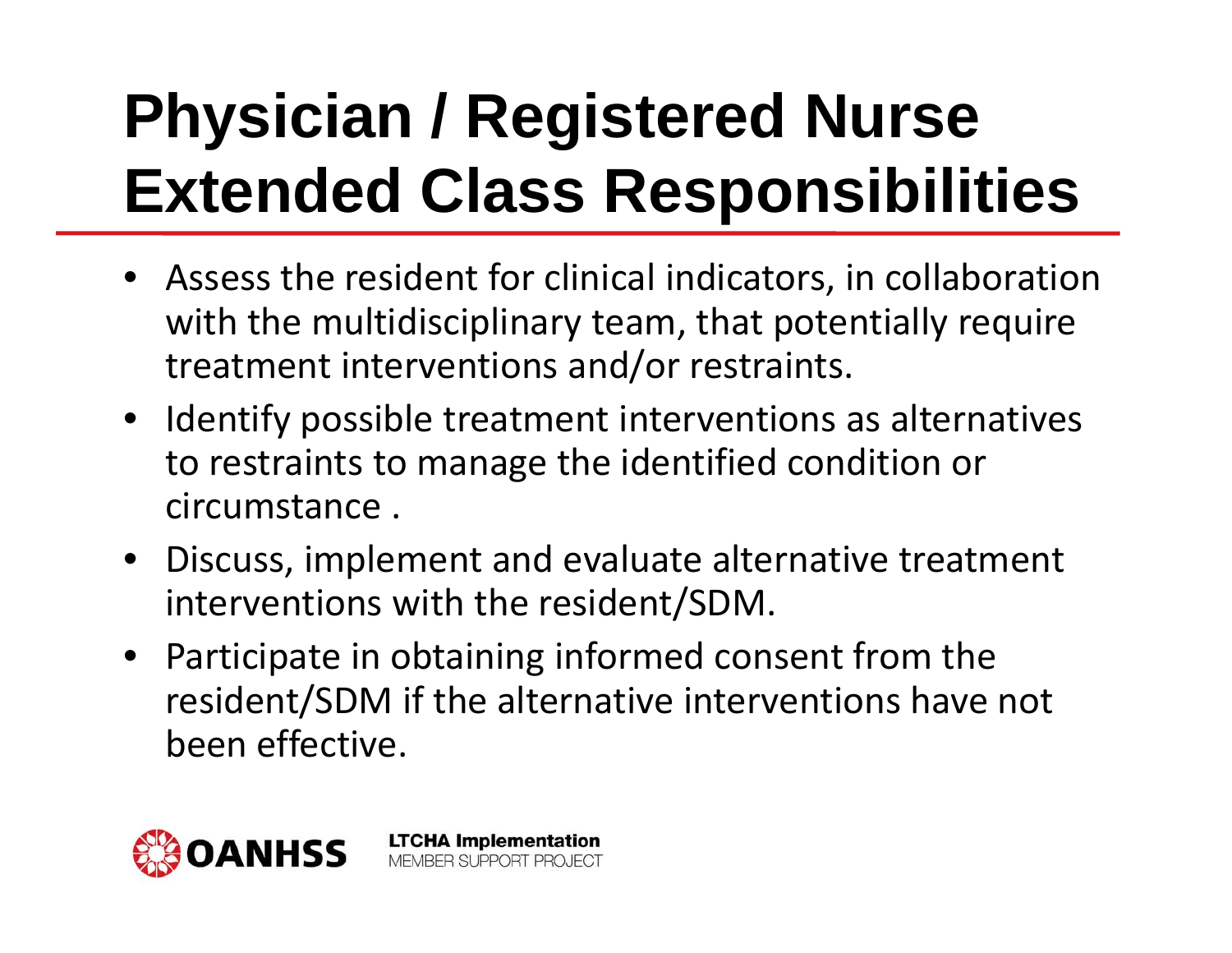## **Physician Responsibilities**

- Facilitate dialogue among the team if consent for a restraint that is recommended by the multidisciplinary team is refused or if a SDM is requesting a restraint that is not recommended by the team.
- Write a physician's order for the type of restraint, the reason for the restraint and the duration of the restraint.
- Review the continued use of a physical restraint at least every 6 months.
- • Continuously encouraging alternative treatment interventions as alternatives to restraints.

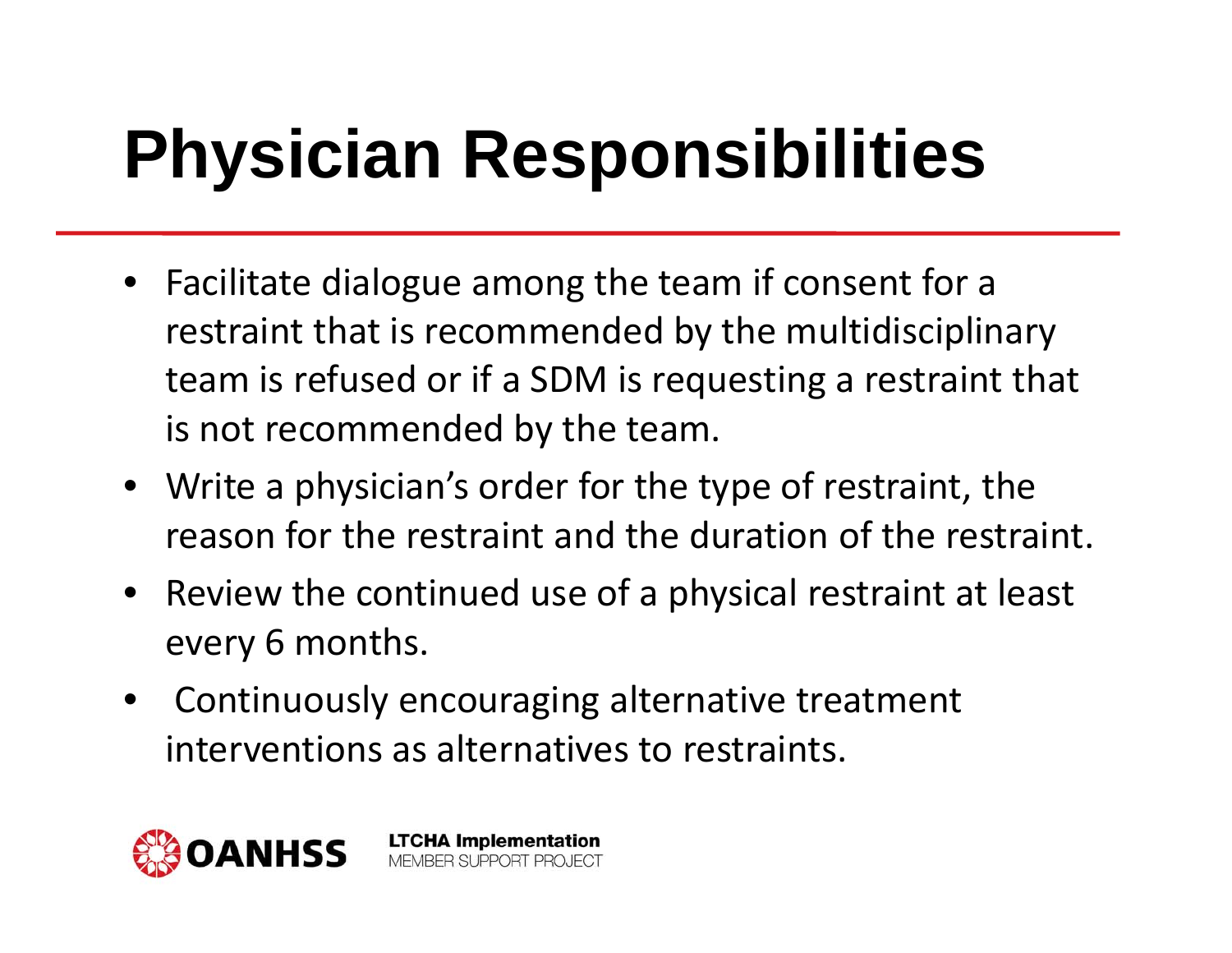## **Definition:** *Personal Assistance Service Device (PASD)*

• A personal assistance service device (PASD) is <sup>a</sup> device used to assist <sup>a</sup> person with <sup>a</sup> routine activity of living. A PASD may limit or inhibit movement and may restrain <sup>a</sup> resident but is not considered <sup>a</sup> restraint if the intent is to provide assistance with activities of daily living (*LTCHA* s. 33(1‐5); Reg 79/10 s. 111(1‐2)).

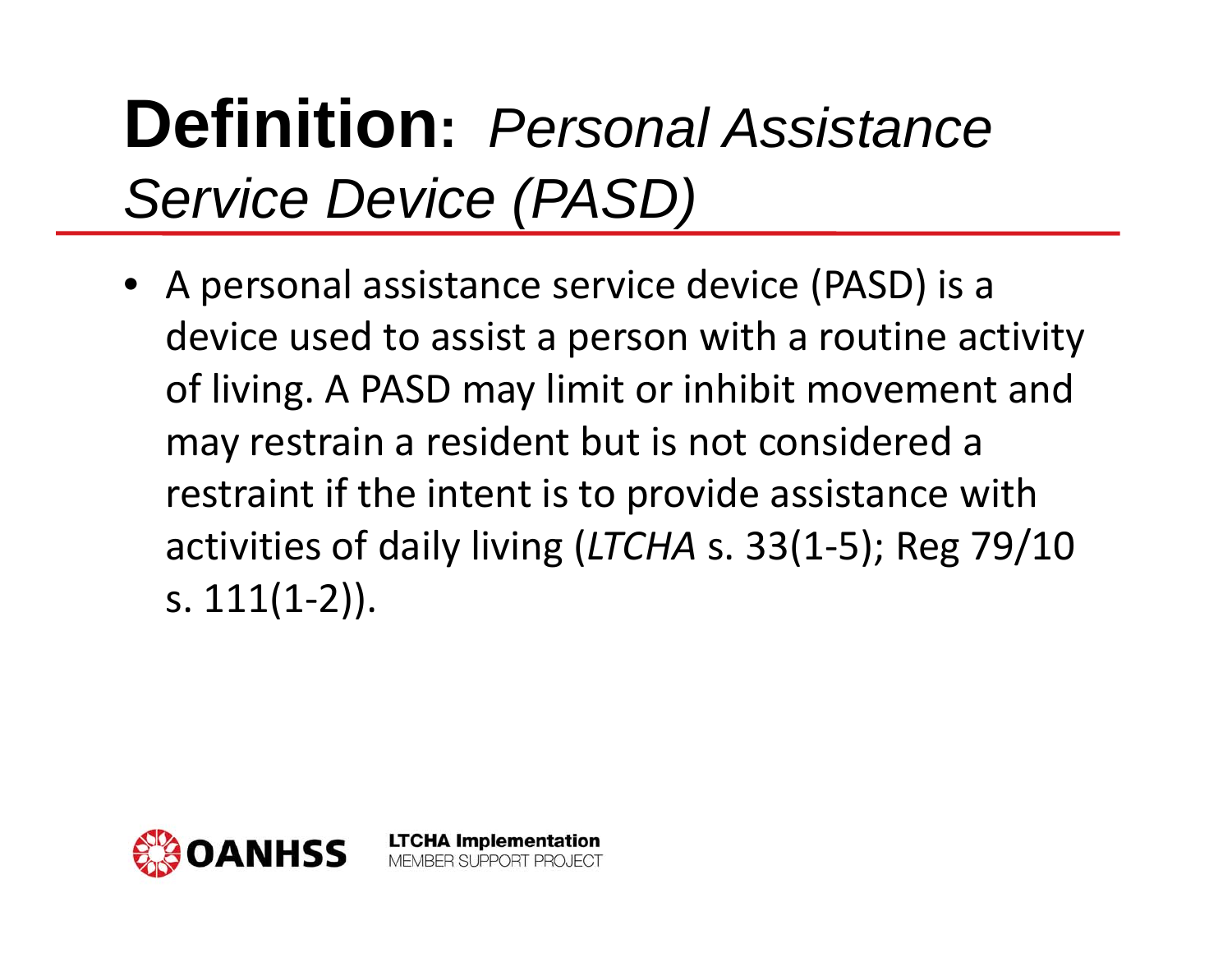## **PASD and the Care Plan**

- The resident's care plan must indicate a measurable objective and purpose for the use of PASD in terms of the resident's activities of daily living and quality of life.
- The care plan also identifies the how, when and timeframe for review of the use of the PASD .

**LTCHA Implementation** MEMBER SUPPORT PROJECT

• The care plan must indicate the removal of the device as soon as no longer needed to promote independence.

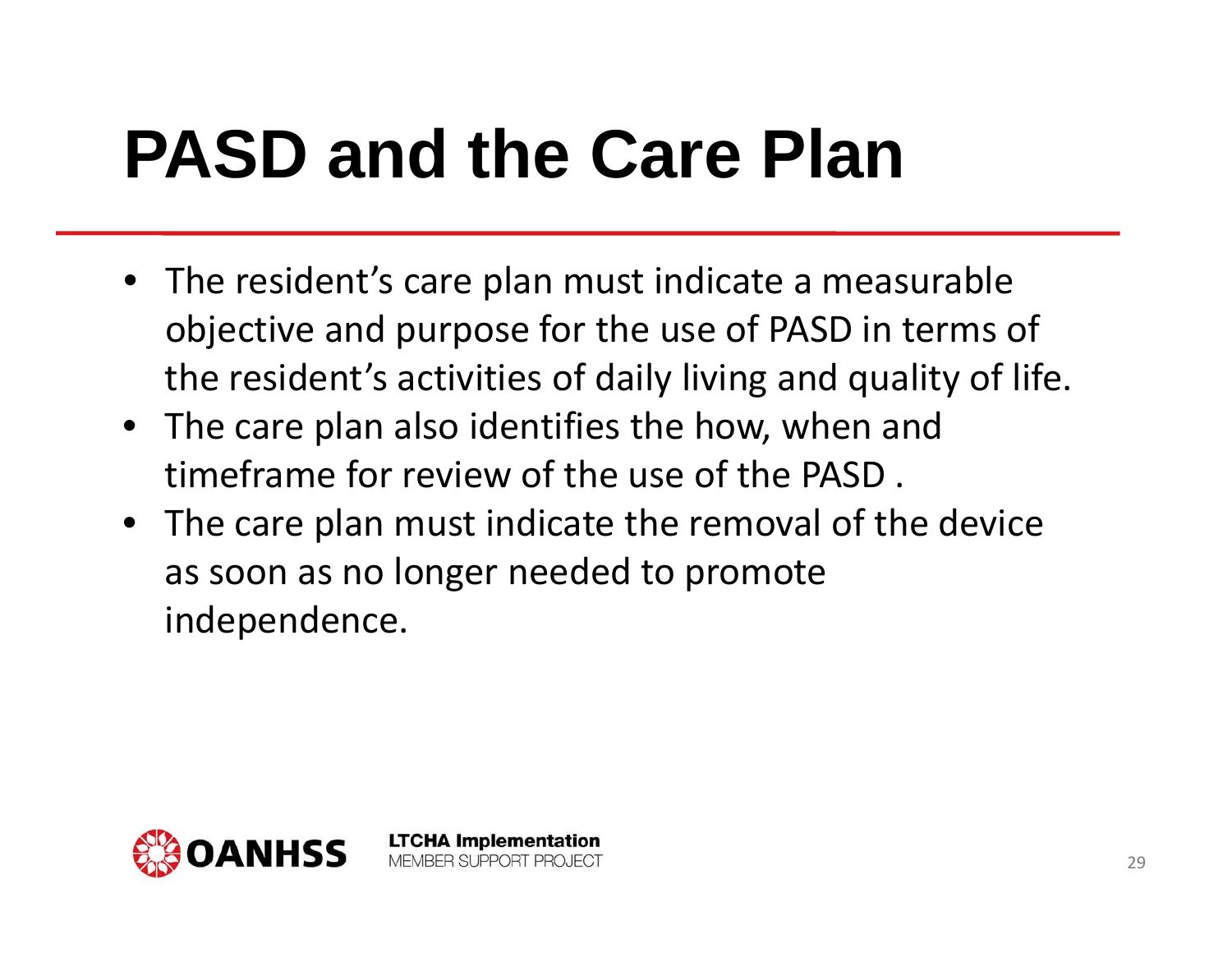# **PASD: Approval of Use**

The use of the PASD must be approved by one of the following:

- a physician
- a registered nurse
- a registered practical nurse
- •a member of the College of Occupational Therapists of Ontario
- a member of the College of Physiotherapists of Ontario

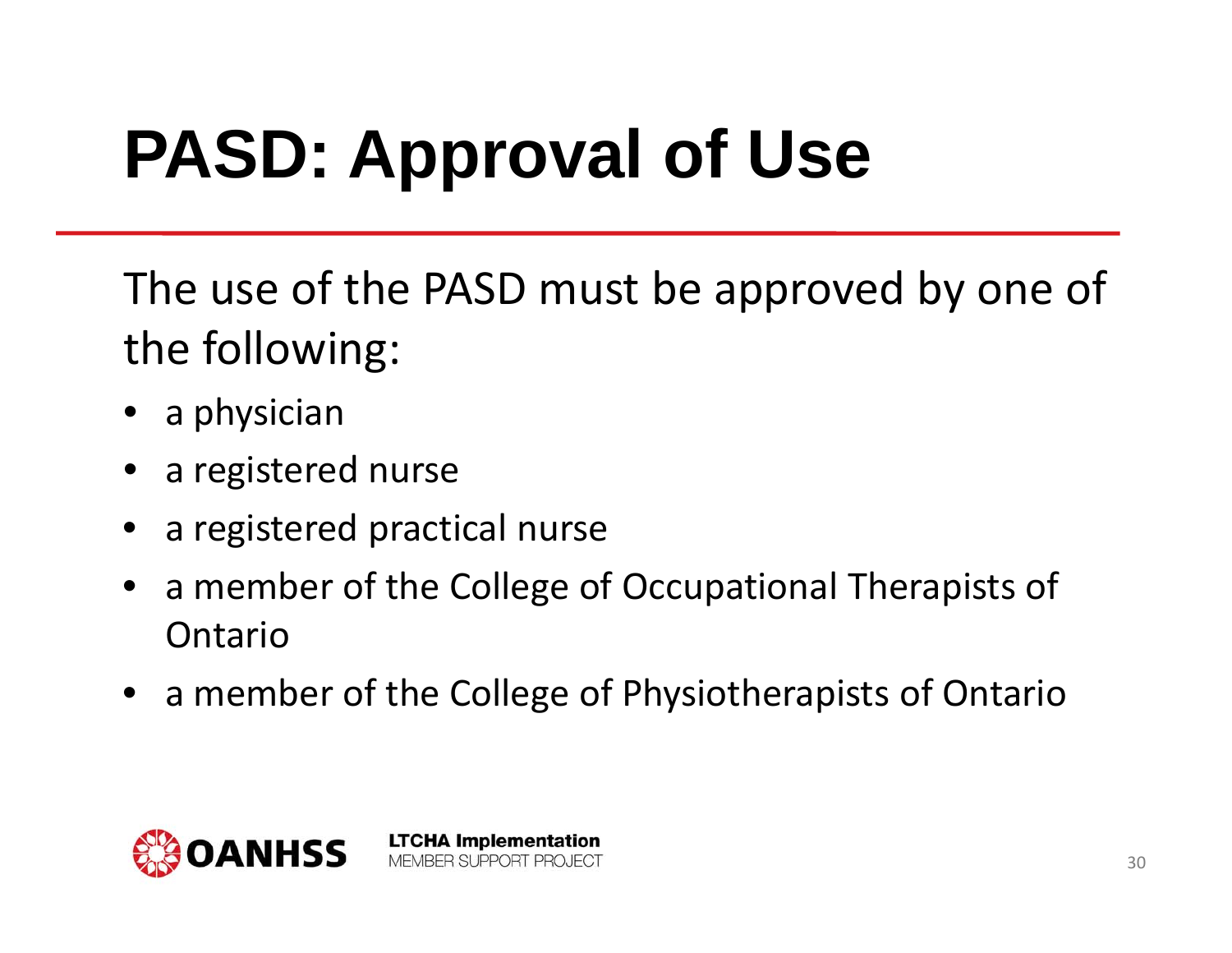## **PASD: Documentation**

Include in the care plan what device is being authorized and instructions relating to the order:

- Purpose of the device
- When it will be used
- How it will be used
- How long it will be used
- Duration and frequency of use.

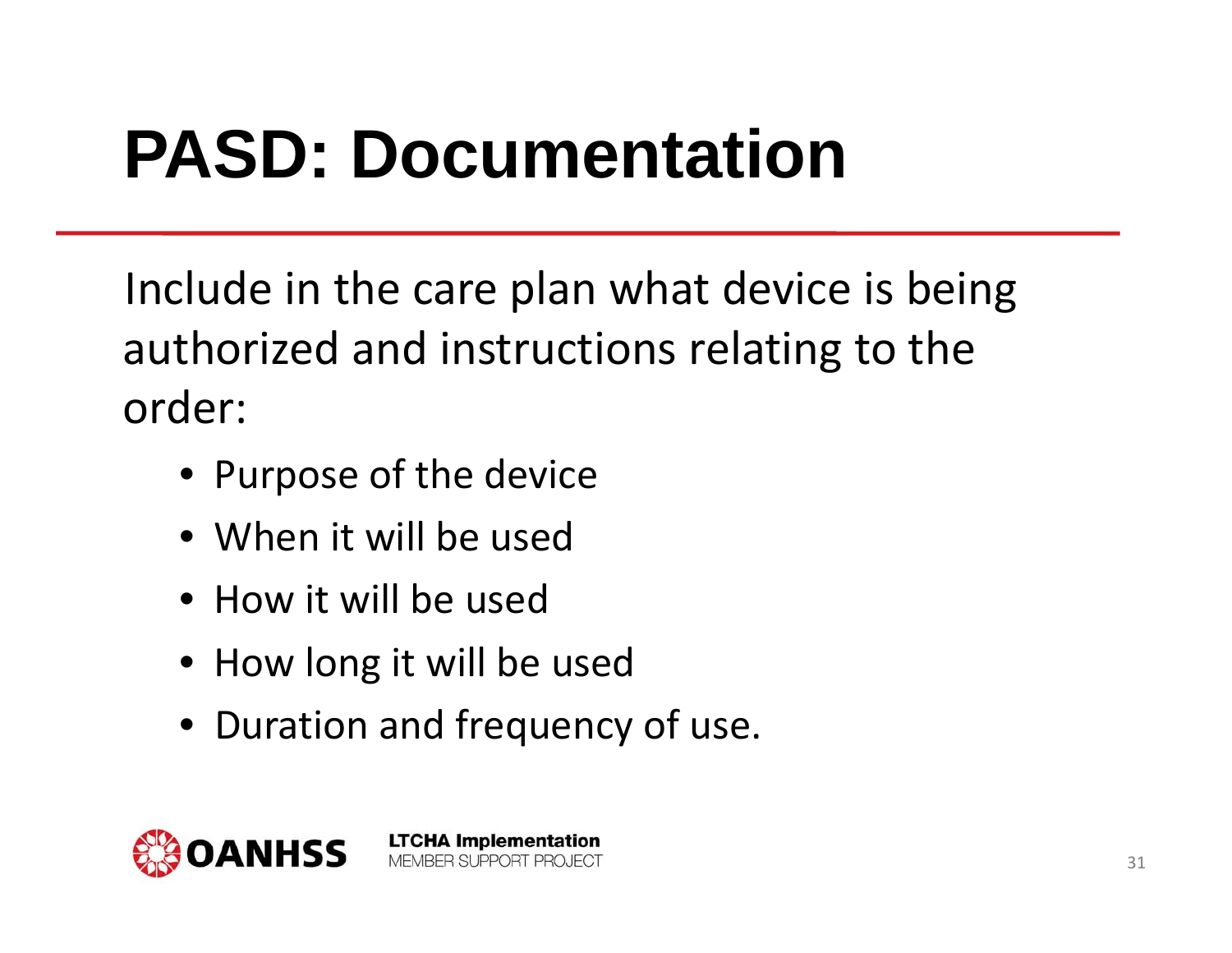## **PASD: Final Considerations**

When a PASD (i.e. a device) is being used to restrain a resident other than the purpose of assisting the resident with a routine activity of living, it is considered a form of resident restraint (*LTCHA* s. 36(6) & s. 31).